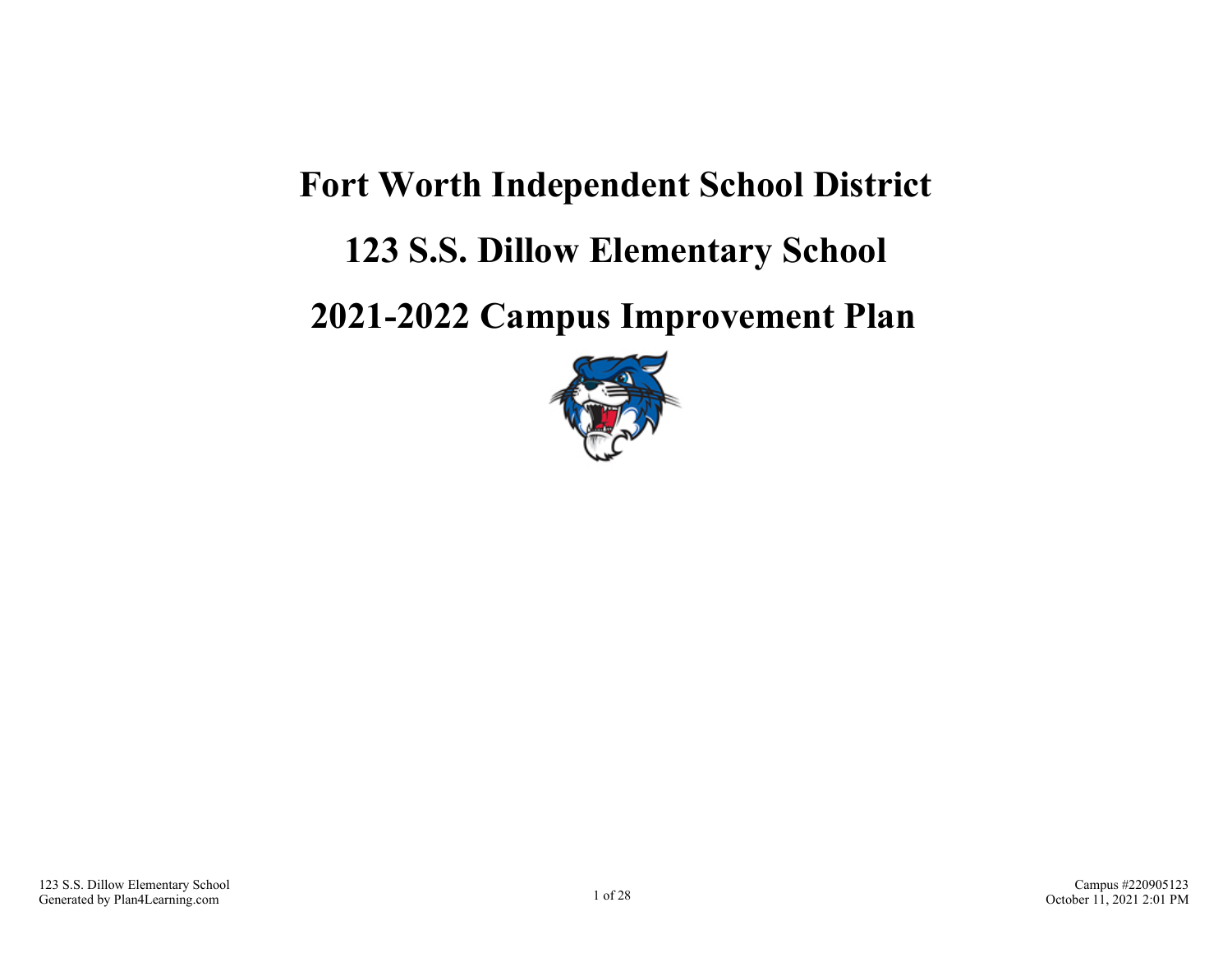### **Table of Contents**

| Comprehensive Needs Assessment                                                                                                                                    |    |
|-------------------------------------------------------------------------------------------------------------------------------------------------------------------|----|
| Demographics                                                                                                                                                      |    |
| <b>Student Learning</b>                                                                                                                                           |    |
| School Processes & Programs                                                                                                                                       | 6  |
| Perceptions                                                                                                                                                       |    |
| <b>Priority Problem Statements</b>                                                                                                                                | 8  |
| Comprehensive Needs Assessment Data Documentation                                                                                                                 |    |
| Goals                                                                                                                                                             | 11 |
| Goal 1: Early Literacy Increase the percentage of 3rd grade students who score at meets grade level or above on STAAR Reading from 34% to 47% by August 2024.     | 12 |
| Goal 2: Early Math Increase the percentage of 3rd grade students who score at meets grade level or above on STAAR Mathematics from 34% to 45% by August 2024.     | 16 |
| Goal 3: CCMR Increase the percentage of students graduating with a CCMR indicator from 43% to 48% by June 2024.                                                   | 19 |
| Goal 4: Learning Environment (based on the BOE constraints) Ensure all students have access to a safe, supportive and culturally responsive learning environment. | 22 |
| <b>Campus Funding Summary</b>                                                                                                                                     | 26 |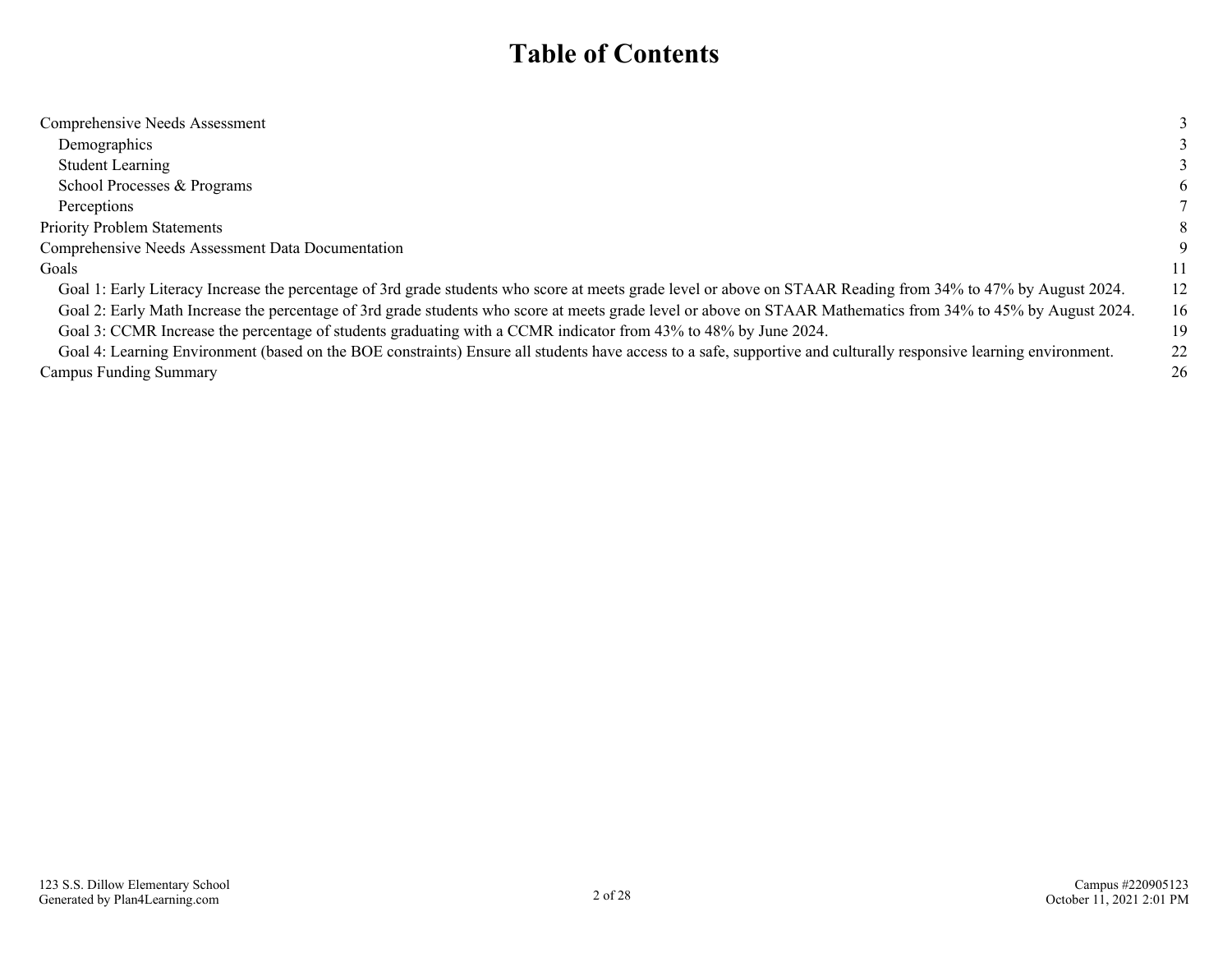## **Comprehensive Needs Assessment**

### <span id="page-2-0"></span>**Demographics**

#### **Demographics Summary**

Dillow is an elementary school which is part of Fort Worth ISD. The make up of Dillow Elementary is primarilly Hispanic and African American students. Our campus is nearly 75% Hispanic with the remaining population primarily being African American (23%) and other (2%). Dillow has seen a decline in student population over the last few years.

Dillow is located in the 76105 zip code which is one of the most impoverished zip codes in the entire state of test and the most impoverished zip code in Fort Worth. More than 98% of students at Dillow are economically disadvanteaged. 100% of Dillow students qualify for free lunch. Our campus is high transit with many of our students leaving Dillow at some point between the grade levels of K-5.

In July of 2021 Dillow changed leadership marking their 4th principal in 10 years. Our campus is focused on the delivery of quality and high level education predicated on students growth and achievement. The focus has shifted more to lower level grade instruction from the previous primary focus on STAAR tested grade levels 3-5. This focus and approach was implemented with emphasis on growing our campus from the ground up. Our belief is with a sharp focus as well as purposeful support for the lower grade levels a strong educational foundation can be built for now and in the future.

Dillow elementary has recently become a part of the Fort Worth Children's Partnership to help support the K-2 grade level goals and foundation focus put in place. Dillow has had a history of limited parent involvement. Leadership has been focusing on ways to better inform and involve parents in the education of students. Covid-19 has prevented interactions with parents and community members as previous interactions and programs were postponed for safety precautions.

#### **Demographics Strengths**

Dillow Elementary is a school who perseveres. The culture at Dillow is like no other with teachers and staff bonding together for the good of all students. This culture has welcomed new team members in with speedy and efficient transitions to collaboration and quality instruction. The staff has grown in the area of collaboration with teachers growing with their development of lesson plans and instructional delivery. The leadership team is in classrooms daily supporting teachers and students as well as providing teachers with actional feedback to improve instruction and students outcomes.

#### **Problem Statements Identifying Demographics Needs**

**Problem Statement 1:** The demographics of Dillow is continuing to shift with an increased enrollment of Hispanic students. **Root Cause:** Students are more transit due to many of the properties in the community being rental properties.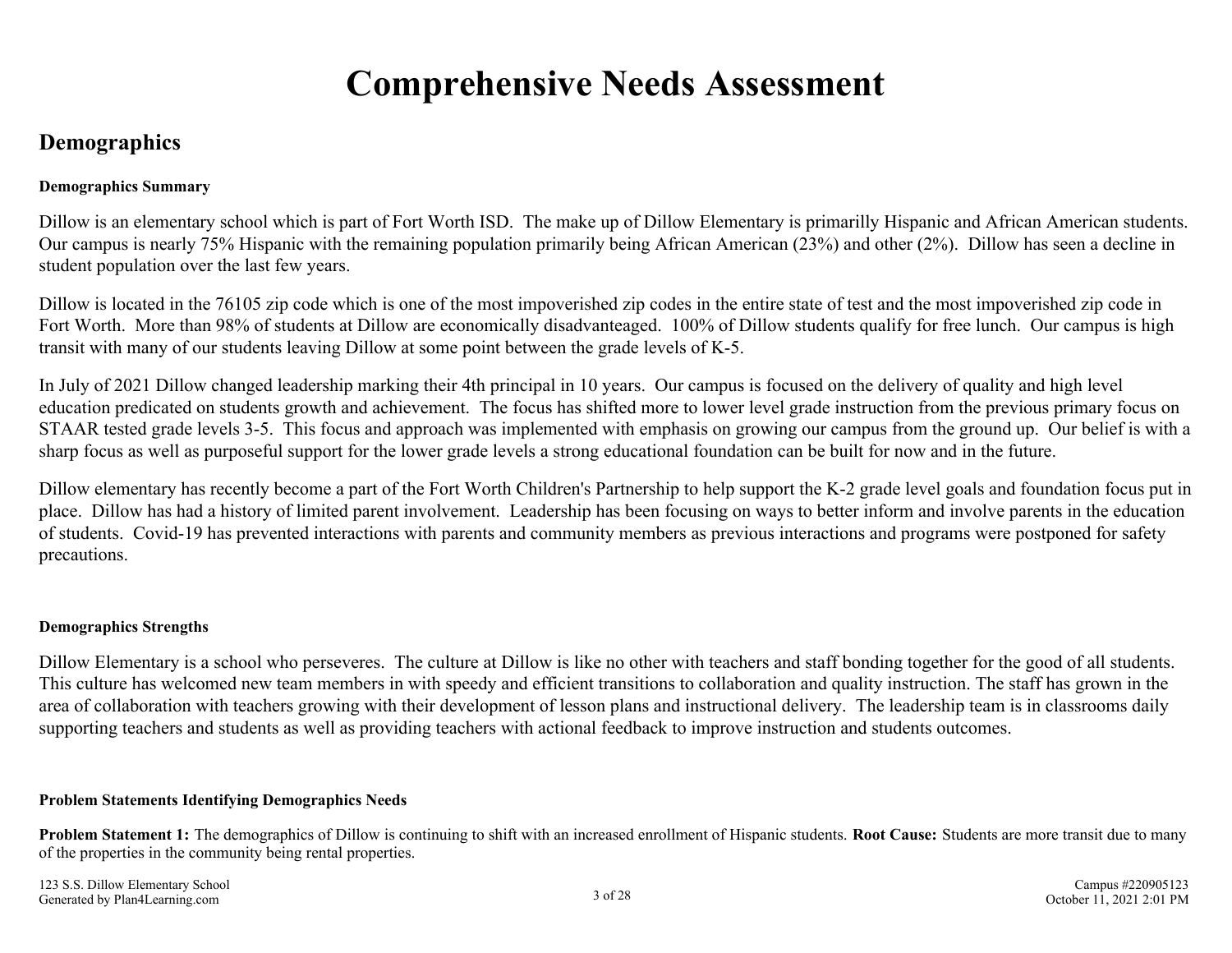### <span id="page-3-0"></span>**Student Learning**

#### **Student Learning Summary**

As a campus, Dillow Elementary reached projected growth in the area of math in 3 grade levels while making growth in all based on MOY MAP data. Literacy remains an area of concern as no grade level were able to reach projected growth. This data aligns with the STAAR data from 2019 and was evident in district benchmark data in 2020. Our campus data points directly to literacy instruction as an area where we need to focus. 1st grade showed a decline on the MOY MAP literacy assessment, 2nd grade Hispanic students diplayed minimal growth on the MOY MAP literacy assessmnt and 3rd grade African Amerian students diplayed limited growth on the MOY MAP math assessment with many of those students having grade level reading gaps.

Through many observations and various pieces of data it is evident reading is a area of concern. Students in the tested grade levels have shown multiple grade level gaps in reading which has impacted their reading scores and overall academic performance. A major focus on our campus this year and going forward will be lower grade level literacy instruction. We have shown good reading growth even during Covid-19 this school year and look to continue to improve at a more rapid and higher rate going into the next school year.

African American students perform at a lower rate than Hispanic students in reading but perform at a higher rate in math.

TELPAS scores declined from the year prior.

Our campus believes by targeting literacy instruction with an emphasis on lower grade level literacy we can improve our campus rating gradually each school year.

|                                               | Component<br><b>Score</b> | <b>Scaled</b><br><b>Score</b> | Rating        |
|-----------------------------------------------|---------------------------|-------------------------------|---------------|
| Overall                                       |                           | 68                            | D             |
| <b>Student Achievement</b>                    |                           | 60                            | D             |
| <b>STAAR Performance</b>                      | 35                        | 60                            |               |
| <b>College, Career and Military Readiness</b> |                           |                               |               |
| <b>Graduation Rate</b>                        |                           |                               |               |
| <b>School Progress</b>                        |                           | 70                            | $\mathcal{C}$ |
| <b>Academic Growth</b>                        | 69                        | 70                            | $\mathcal{C}$ |
| 123 C.C. Dillow Flamentory School             |                           |                               |               |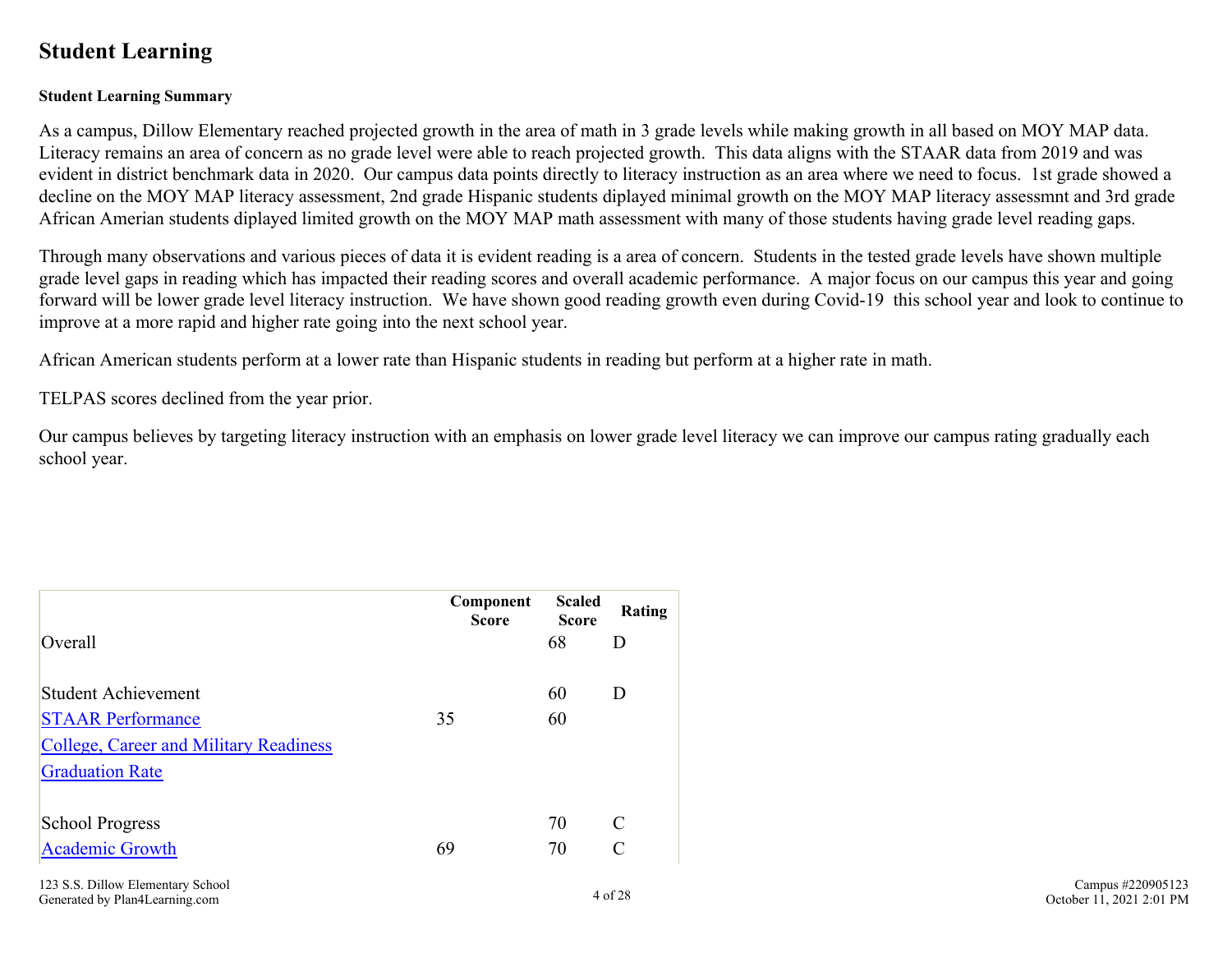|                                       | Component<br>Score | <b>Scaled</b><br><b>Score</b> | Rating |
|---------------------------------------|--------------------|-------------------------------|--------|
| Relative Performance (Eco Dis: 98.3%) | 35                 | 69                            |        |
| Closing the Gaps                      | 27                 | 62                            |        |

#### **Student Learning Strengths**

Based on this years MAP data and the previous STAAR test data math is an area of strength for our campus. More grade levels were able to achieve their projected MAP growth in math and during the last STAAR test. More students met approaches, meets, and masters in math more than any other subject area. Teachers and leadership have observed that when working outside of word problems students are more likely to answer questions correctly in math.

| <b>STAAR Performance</b>       | Reading | <b>Mathematics</b> | Writing | <b>Science</b> | Social<br><b>Studies</b> | <b>Totals</b> | Percentages |
|--------------------------------|---------|--------------------|---------|----------------|--------------------------|---------------|-------------|
| <b>Total Tests</b>             | 219     | 219                | 80      | 72             | $\overline{\phantom{a}}$ | 590           |             |
| Approaches GL or Above         | 127     | 151                | 35      | 51             | $\overline{\phantom{a}}$ | 364           | 62          |
| Meets GL or Above              | 59      | 74                 | 19      | 23             | $\overline{\phantom{a}}$ | 175           | 30          |
| Masters GL                     | 24      | 33                 | Q       |                | $\overline{\phantom{0}}$ | 73            | 12          |
| <b>Total Percentage Points</b> |         |                    |         |                |                          |               | 104         |
| <b>Component Score</b>         |         |                    |         |                |                          |               | 35          |

#### **Problem Statements Identifying Student Learning Needs**

**Problem Statement 1:** During the 2020-21 school year 1st grade RP Hispanic/Latino students declined -8 RIT (Rasch UnIT) points based on the MOY, MAP literacy data which was 18 RIT (Rasch UnIT) points from reaching their expected growth. (5.1) **Root Cause:** Lack of team collaboration creating lesson plans (e.g., weak direct instruction, lack of formative assessments throughout the lesson, and alignment to the TEKS)

**Problem Statement 2 (Prioritized):** During the 2020-21 school year 2nd grade RP Hispanic/Latino students displayed 2 RIT (Rasch UnIT) points of growth based on the MOY, 123 S.S. Dillow Elementary School Generated by Plan4Learning.com 5 of 28 Campus #220905123 October 11, 2021 2:01 PM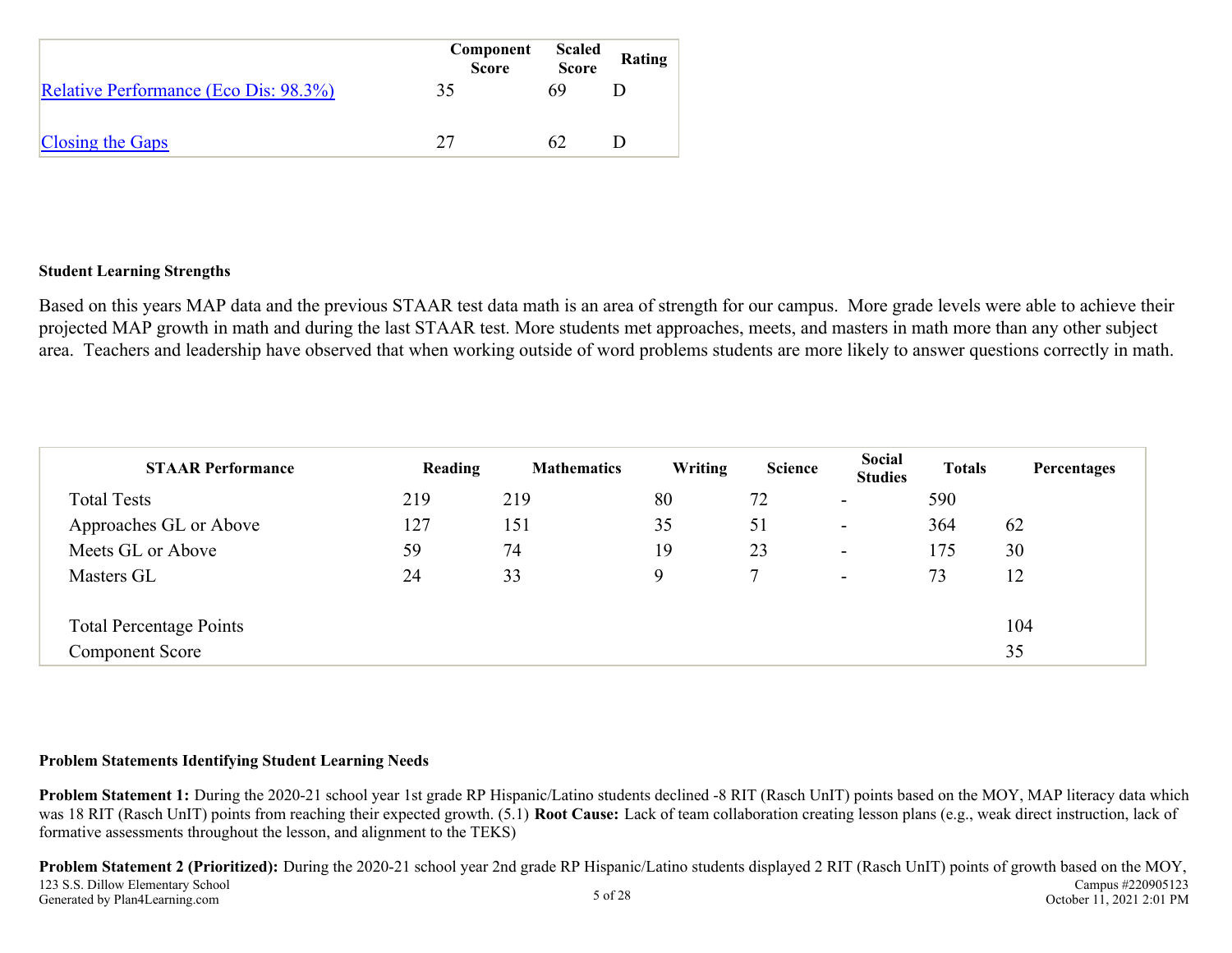MAP Reading data which was 4 RIT (Rasch UnIT) points from reaching their expected growth (5.3). **Root Cause:** Teachers do not implement a consistent, corrective instruction action planning process, individually and in PLCs to analyze data, identify trends in student misconceptions, and determine the root cause as to why students do not master the TEKS.

**Problem Statement 3 (Prioritized):** During the 2020-21 school year 3rd grade African American students achieved the least amount of MOY, MAP math growth achieving only 1 RIT (Rasch UnIT) point of growth which was 7 points lower than expected growth. (5.1) **Root Cause:** Actual Implementation of lesson plans into quality instruction does not match written lesson plans (e.g., team cohesiveness, activities and products matching the rigor of the TEKS and alignment to the FWISD Scope & Sequence.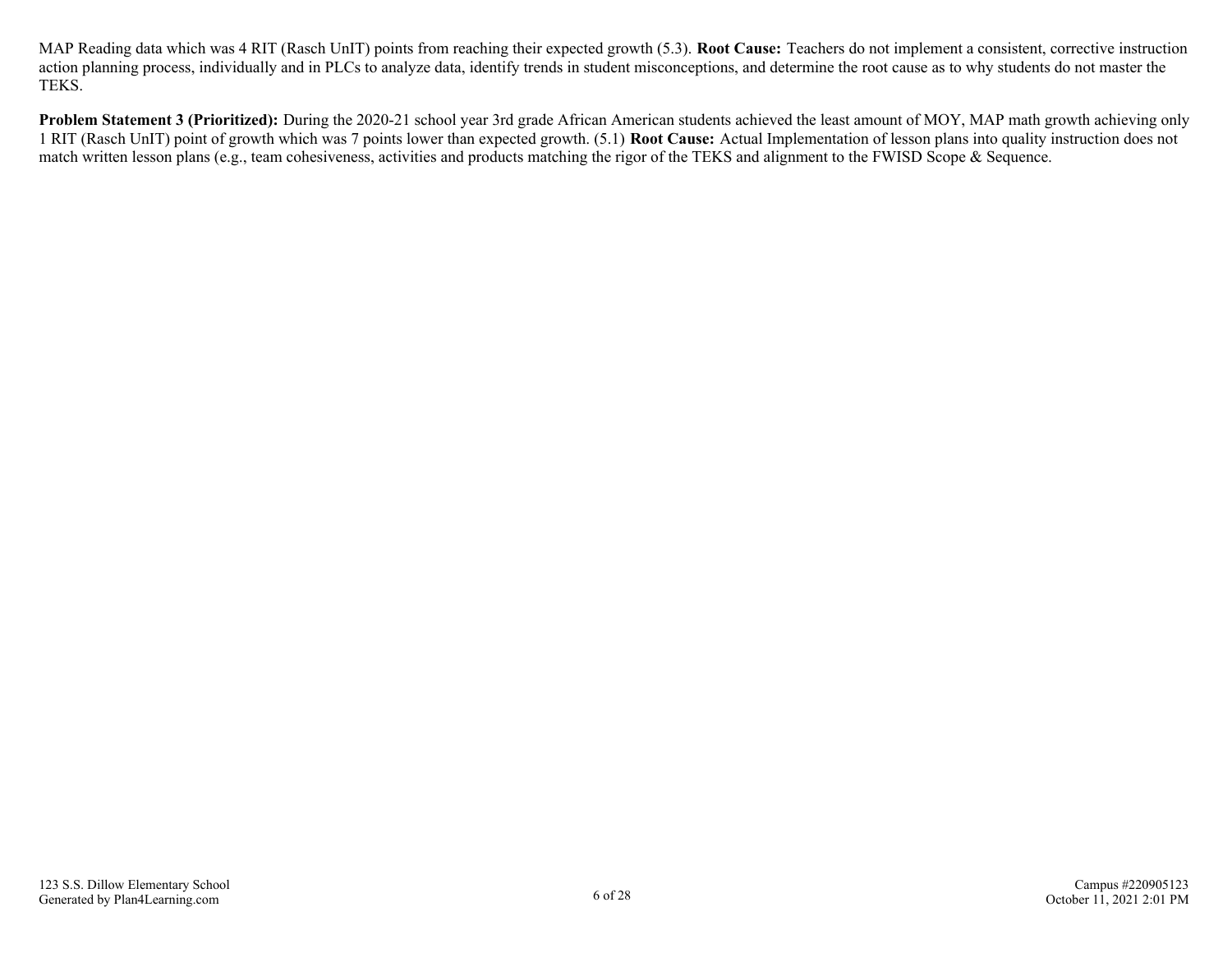### <span id="page-6-0"></span>**School Processes & Programs**

#### **School Processes & Programs Summary**

The instructional focus at Dillow is high-quality tier 1 instruction. Within the framework of tier 1 instruction our campus is prioritizing modeling and checking for understanding during instruction. Improvement with modeling will provide students with a deeper understanding of how to understand the standard being taught. It will also give students an example to refer back to when working collaboratively and independently. Checking for understanding is also an important focus as it will provide teachers with a view of where students are so that they can monitor and adjust instruction as needed. It also will support teachers with knowing exactly where students are with the understanding of the TEKS so that they can provide additional support as needed.

PLC has been a place where the work has begun with the improvement of high-quality tier 1 instruction. Our meetings have grown in structure with a strong emphasis on unpacking TEKS, complete lesson creation through alignment, data, and preparation. We have also used data from MAP, formative assessments and benchmarks to help guide instruction. Teachers are learning and understanding more about the impact of data and how to use data to drive future instruction. The instructional leadership team has been working closely and in classrooms daily to support teachers. The team meets weekly to address what was observed in classrooms to refine our plan and approach on how we support and grow teachers.

#### **School Processes & Programs Strengths**

Collaboration and culture are two areas where we have shown growth and strength as a campus. Our campus has focused more on the whole child and teacher with emphasis on PBIS. We positively recognize teachers and students weekly for their acheivements. Teachers receive praise during staff meetings, in weekly newsletters, and during face to face conversations. Students are rewarded for their grade level accomplishments in the classroom, modeling, attendance, and helping others.

#### **Problem Statements Identifying School Processes & Programs Needs**

**Problem Statement 1:** Teachers have been less likely to collaborate outside of their grade level team in comparison to years prior. **Root Cause:** Due to Covid-19 teachers were not comfortable with whole group collaboration.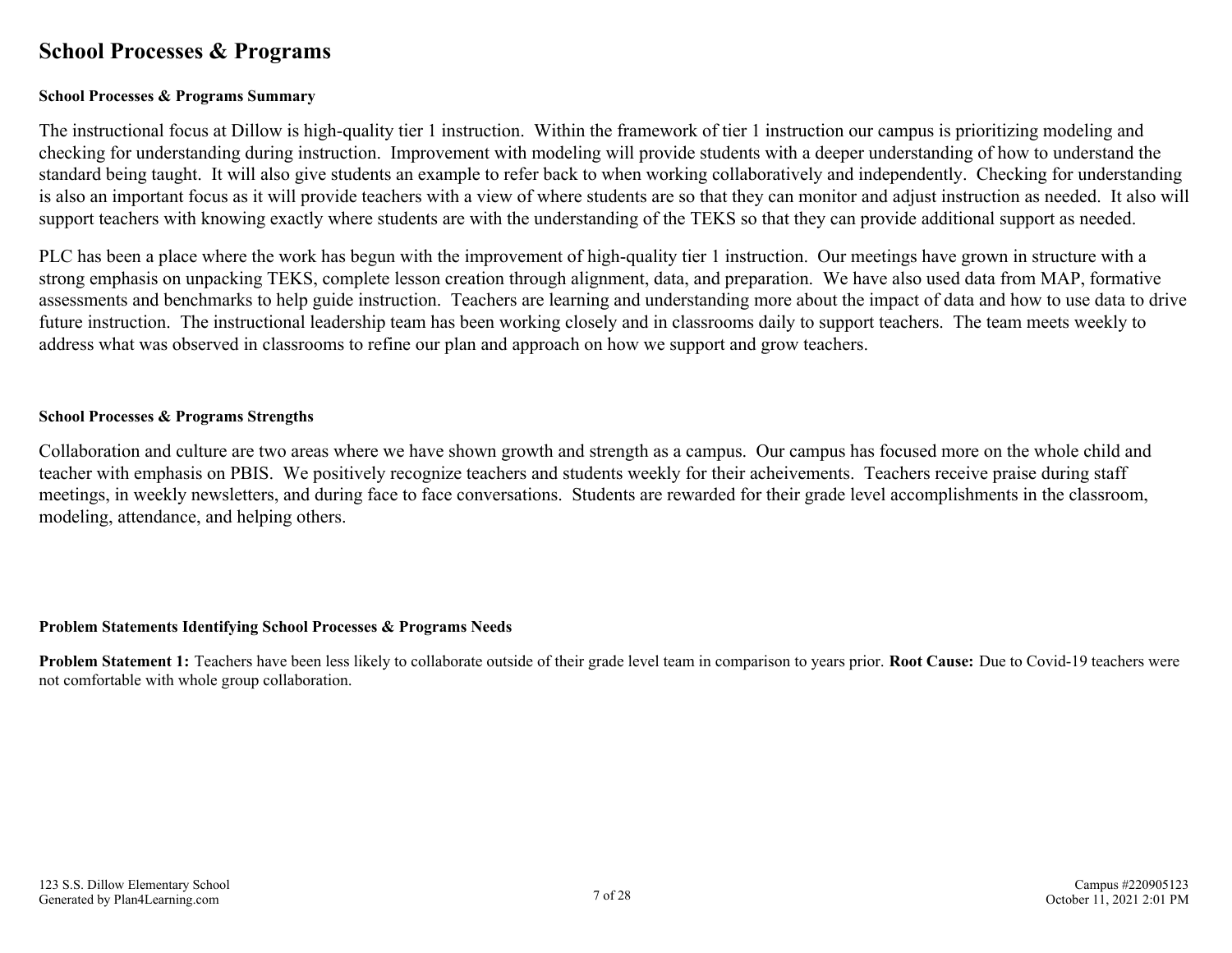### <span id="page-7-0"></span>**Perceptions**

#### **Perceptions Summary**

Dillow Elementary has a strong culture and climate as it pertains to students and staff. Working together is a key component of what we do at Dillow on a daily basis. That primarily comes in the form of collaboration. Teachers collaborate to plan, create lessons, and share ideas. Students collaborate during instruction to share their thinking and support their classmates.

Our staff prioritizes SEL and making sure students not only receive the education they need but that they are taken care of socially and emotionally. Teachers hold daily class meetings where students discuss and share experiences and concerns. Our guidance counselor conducts weekly class meetings where students learn how to be better students, be better people, share their thoughts and feelings, how to problem solve and how to seek help when needed.

Dillow Elementary is student centered with everything we do being centered around what is best for students. We evaluated our students needs and work together on how to provide. Most needs are met through instruction but our teachers and staff also dig deeper to know students and what they may need outside of instruction as well. Our teachers and staff communicate with parents weekly. Home visits, supports and supplies are offered to those families in need.

As a campus our discipline concerns have taken a deep decline. Students feel more comfortable and safe in school. We have incorportated more interaction opportunities between instructional programs that has helped with student referrals.

#### **Perceptions Strengths**

The culture at Dillow is strong and continues to grow. Through daily positive interactions, celebration of teachers and students achievement and prioritizing caring for and respecting others. Dillow is a place where staff and students feel safe. Teachers and staff care about and prioritize the whole child. Our campus centers all of what we do about what is best for students.

#### **Problem Statements Identifying Perceptions Needs**

**Problem Statement 1 (Prioritized):** Low parent involvement with instructional student support at home. **Root Cause:** A lack of communication between teachers and parents about what teachers need parents to do and how to do it.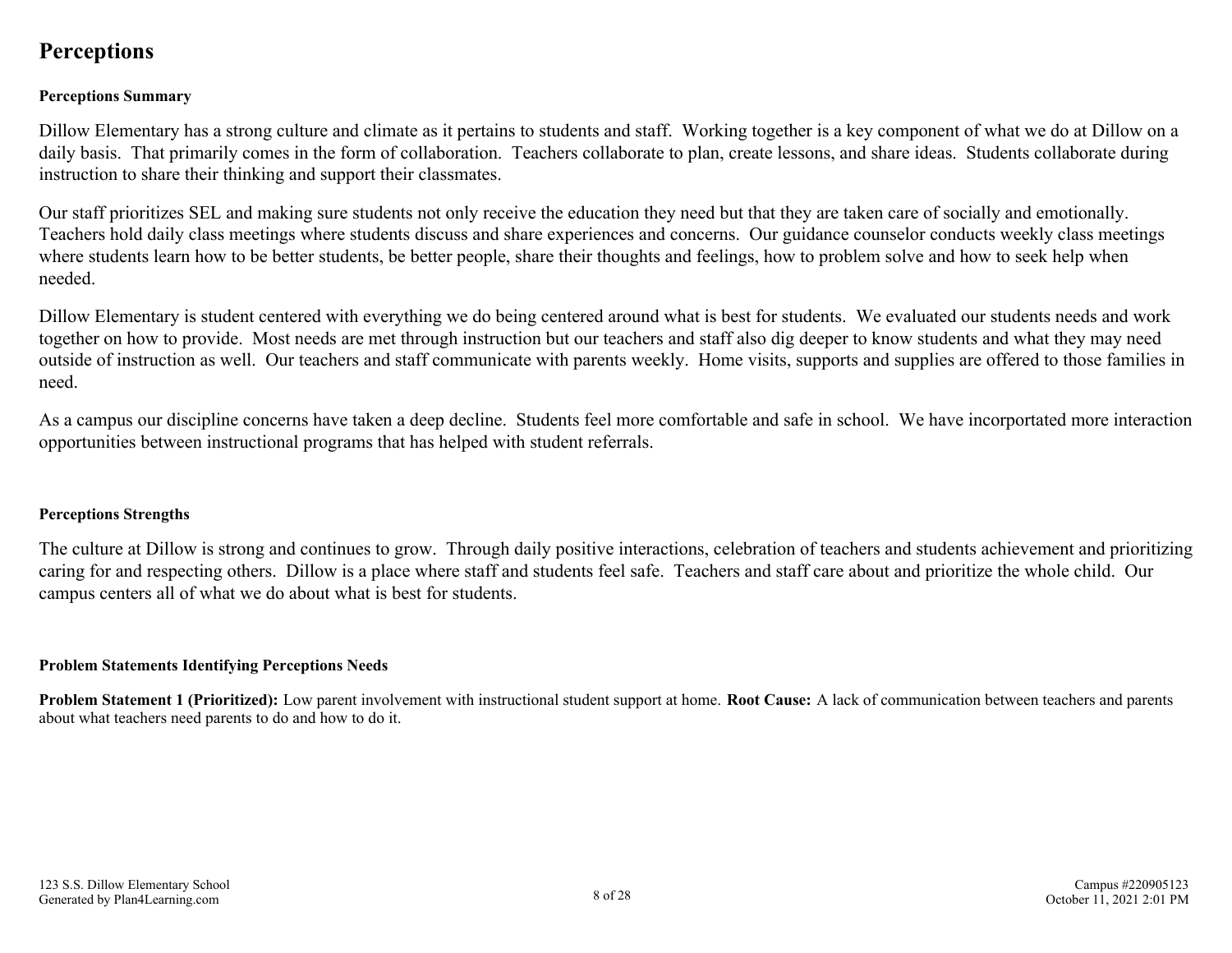# **Priority Problem Statements**

<span id="page-8-0"></span>**Problem Statement 1**: During the 2020-21 school year 3rd grade African American students achieved the least amount of MOY, MAP math growth achieving only 1 RIT (Rasch UnIT) point of growth which was 7 points lower than expected growth.  $(5.1)$ 

**Root Cause 1**: Actual Implementation of lesson plans into quality instruction does not match written lesson plans (e.g., team cohesiveness, activities and products matching the rigor of the TEKS and alignment to the FWISD Scope & Sequence.

**Problem Statement 1 Areas**: Student Learning

**Problem Statement 2**: During the 2020-21 school year 2nd grade RP Hispanic/Latino students displayed 2 RIT (Rasch UnIT) points of growth based on the MOY, MAP Reading data which was 4 RIT (Rasch UnIT) points from reaching their expected growth (5.3).

**Root Cause 2**: Teachers do not implement a consistent, corrective instruction action planning process, individually and in PLCs to analyze data, identify trends in student misconceptions, and determine the root cause as to why students do not master the TEKS.

**Problem Statement 2 Areas**: Student Learning

**Problem Statement 3**: Low parent involvement with instructional student support at home.

**Root Cause 3**: A lack of communication between teachers and parents about what teachers need parents to do and how to do it.

**Problem Statement 3 Areas**: Perceptions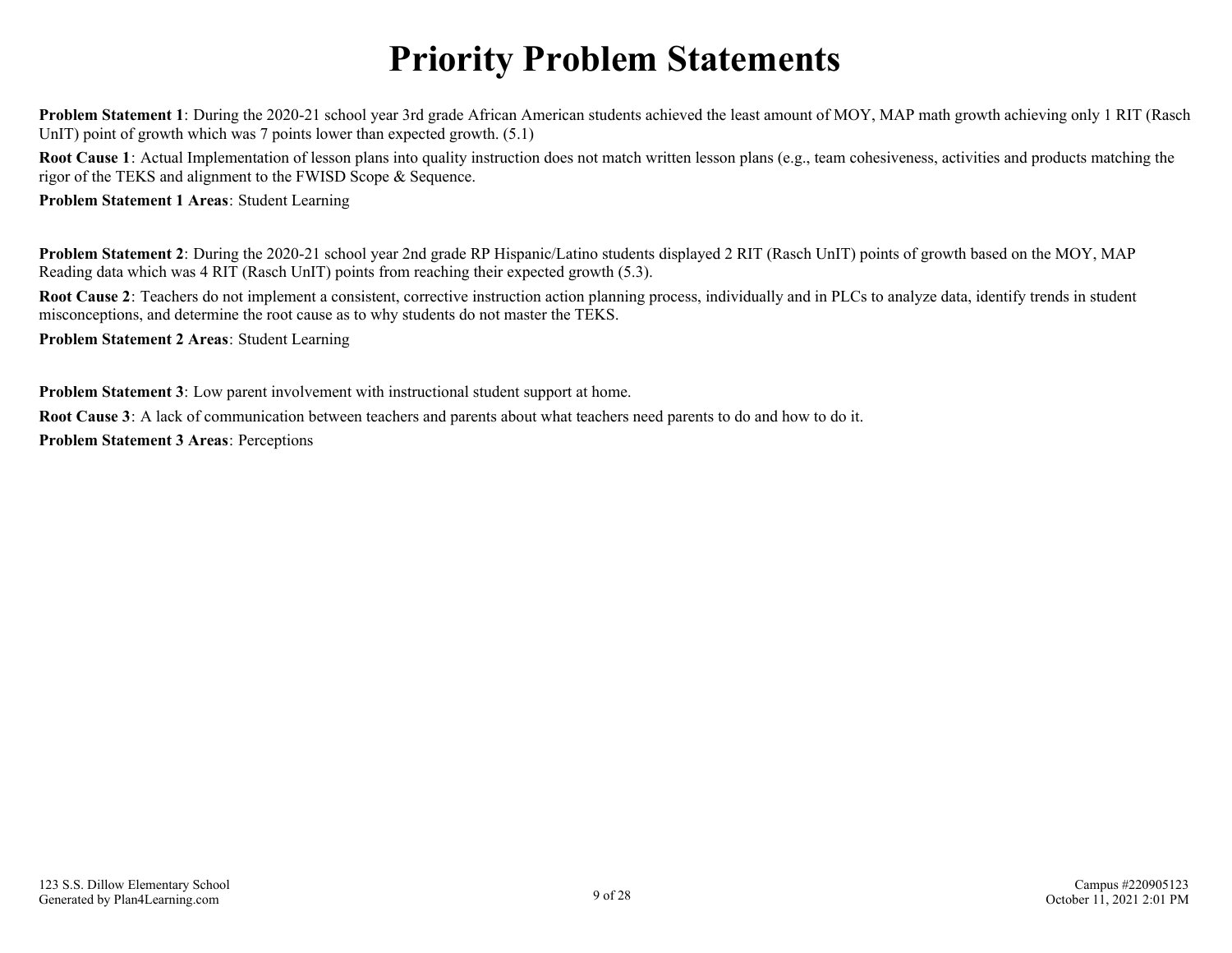# **Comprehensive Needs Assessment Data Documentation**

<span id="page-9-0"></span>The following data were used to verify the comprehensive needs assessment analysis:

#### **Improvement Planning Data**

- District goals
- Campus goals
- HB3 Reading and math goals for PreK-3
- Performance Objectives with summative review (prior year)
- Campus/District improvement plans (current and prior years)
- Planning and decision making committee(s) meeting data
- State and federal planning requirements
- Covid-19 Factors and/or waivers

#### **Accountability Data**

- Student Achievement Domain
- Student Progress Domain
- Closing the Gaps Domain
- Effective Schools Framework data
- Comprehensive, Targeted, and/or Additional Targeted Support Identification data
- Accountability Distinction Designations
- Federal Report Card Data

#### **Student Data: Assessments**

- State and federally required assessment information
- (STAAR) current and longitudinal results, including all versions
- STAAR released test questions
- Texas English Language Proficiency Assessment System (TELPAS) and TELPAS Alternate results
- Local diagnostic reading assessment data
- Local benchmark or common assessments data
- Running Records results
- Observation Survey results
- Grades that measure student performance based on the TEKS

#### **Student Data: Student Groups**

- Race and ethnicity data, including number of students, academic achievement, discipline, attendance, and progress
- Special programs data, including number of students, academic achievement, discipline, attendance, and progress
- Economically Disadvantaged / Non-economically disadvantaged performance, progress, and participation data
- Male / Female performance, progress, and participation data
- Special education/non-special education population including discipline, progress and participation data
- Migrant/non-migrant population including performance, progress, discipline, attendance and mobility data
- At-risk/non-at-risk population including performance, progress, discipline, attendance, and mobility data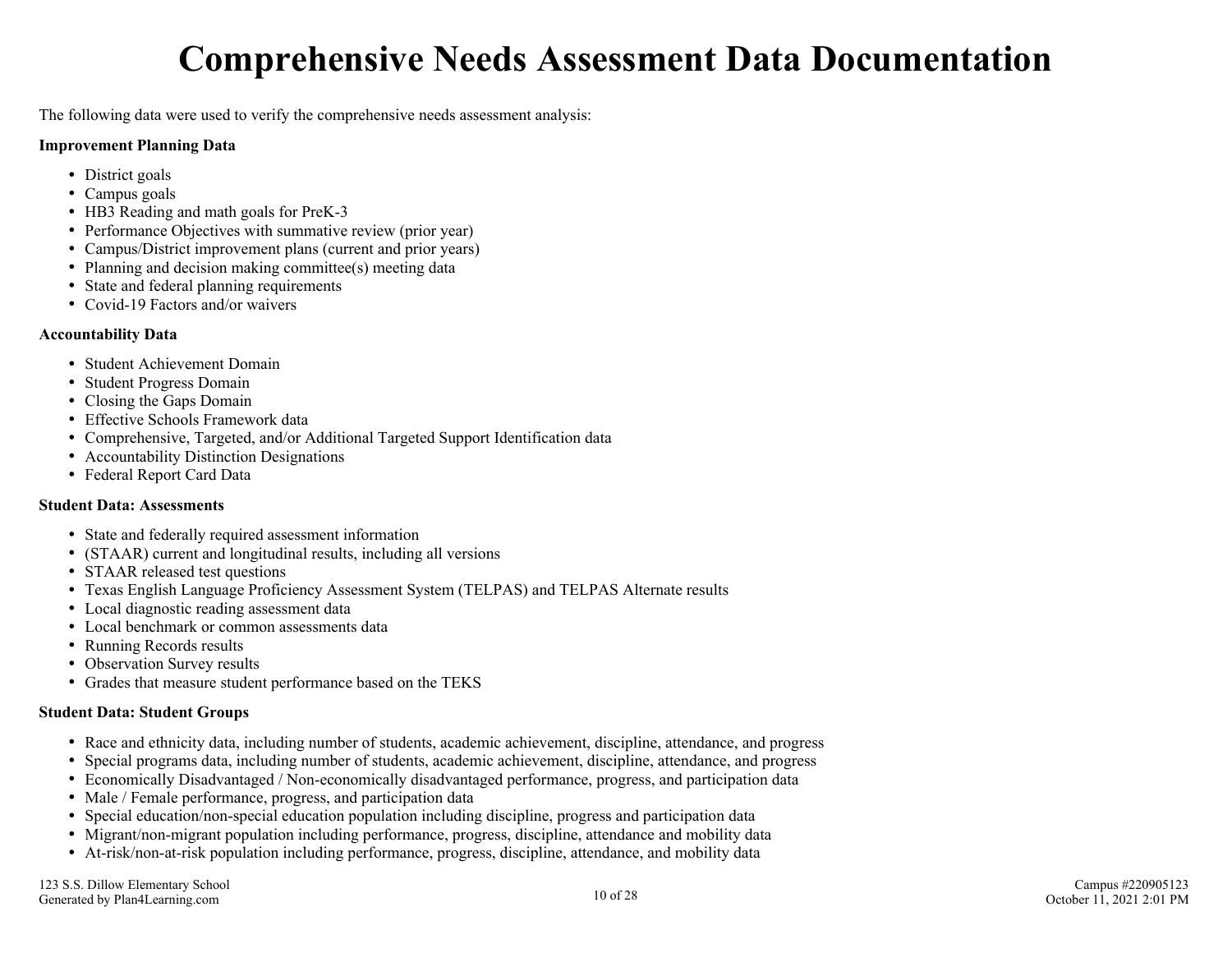- EL/non-EL or LEP data, including academic achievement, progress, support and accommodation needs, race, ethnicity, gender, etc.
- Section 504 data
- Gifted and talented data
- Dyslexia Data
- Response to Intervention (RtI) student achievement data

#### **Student Data: Behavior and Other Indicators**

- Attendance data
- Mobility rate, including longitudinal data
- Discipline records
- Student surveys and/or other feedback
- Class size averages by grade and subject
- School safety data
- Enrollment trends

#### **Employee Data**

- Professional learning communities (PLC) data
- Staff surveys and/or other feedback
- Teacher/Student Ratio
- Campus leadership data
- Campus department and/or faculty meeting discussions and data
- Professional development needs assessment data
- Evaluation(s) of professional development implementation and impact
- Equity data
- TTESS data
- T-PESS data

#### **Parent/Community Data**

- Parent surveys and/or other feedback
- Parent engagement rate
- Community surveys and/or other feedback

#### **Support Systems and Other Data**

- Organizational structure data
- Processes and procedures for teaching and learning, including program implementation
- Communications data
- Budgets/entitlements and expenditures data
- Other additional data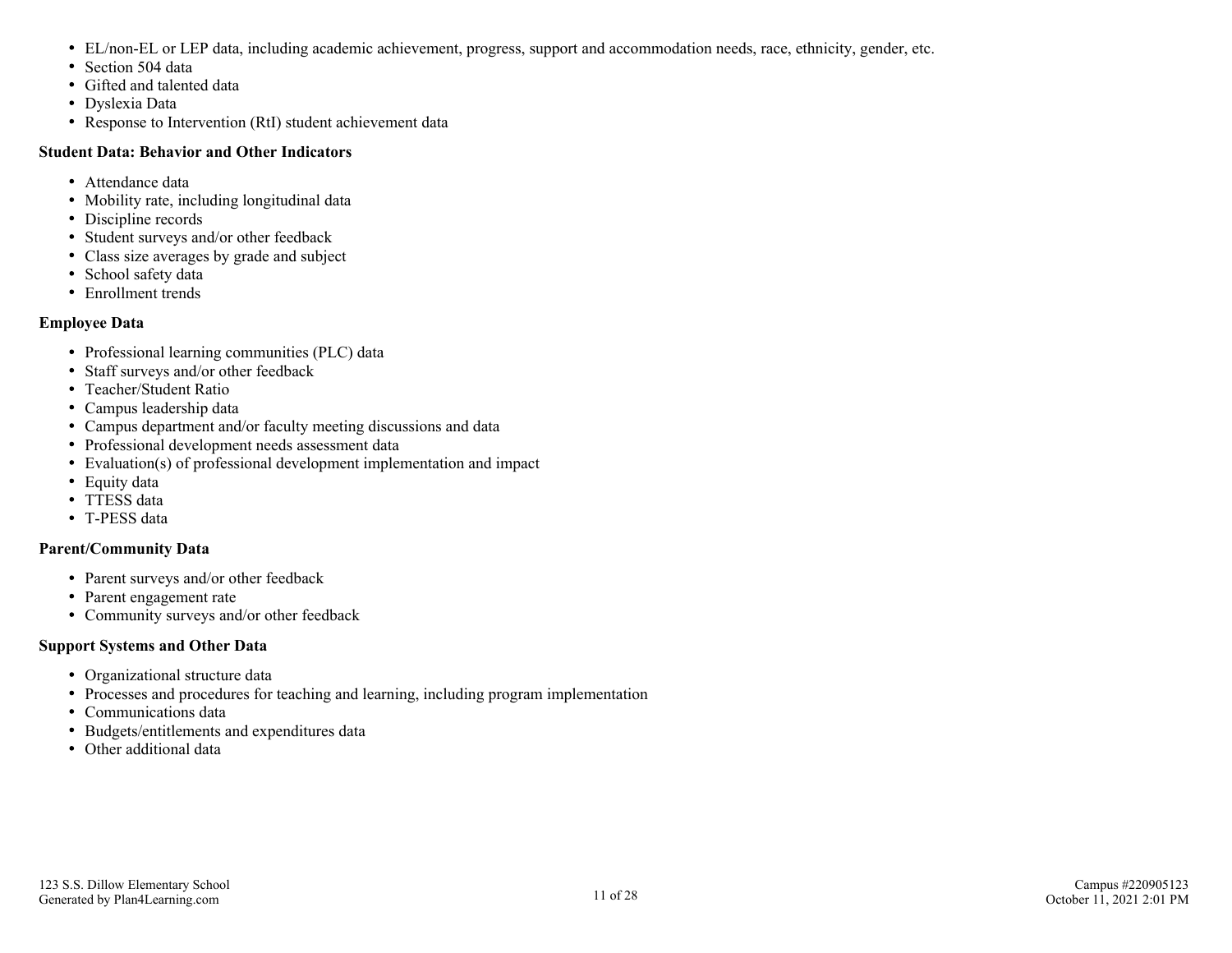## **Goals**

#### **Revised/Approved: May 31, 2022**

#### <span id="page-11-0"></span>**Goal 1:** Early Literacy

Increase the percentage of 3rd grade students who score at meets grade level or above on STAAR Reading from 34% to 47% by August 2024.

**Performance Objective 1:** Increase the percentage of PK students who score On Track on Circle Phonological Awareness in English from 57% to 70% by May 2022.

Increase the percentage of PK students who score On Track on Circle Phonological Awareness in Spanish from 100% to 100% by May 2022. Increase the percentage of African American students or the student group that is most marginalized by instruction on our campus (gender, race, program, other) from 69% to 80% by May 2022.

#### **Evaluation Data Sources:** CLI

| <b>Strategy 1 Details</b>                                                                                                                                                                                                                                                                                                                                                                                                                                                                                                                                                                                                                                                                                                |            |                  | <b>Reviews</b> |                  |
|--------------------------------------------------------------------------------------------------------------------------------------------------------------------------------------------------------------------------------------------------------------------------------------------------------------------------------------------------------------------------------------------------------------------------------------------------------------------------------------------------------------------------------------------------------------------------------------------------------------------------------------------------------------------------------------------------------------------------|------------|------------------|----------------|------------------|
| <b>Strategy 1:</b> Teachers will create quality lesson through PLC that will be centered around phonics and phonological                                                                                                                                                                                                                                                                                                                                                                                                                                                                                                                                                                                                 |            | <b>Formative</b> |                | <b>Summative</b> |
| l awareness.<br><b>Strategy's Expected Result/Impact:</b> Teachers planning, preparation, strategies and instructional delivery<br>will improve which will lead to improved student outcomes. 100% of lesson plans will include aligned and<br>quality instruction specifically focused on phonological and phonemic awareness.<br><b>Staff Responsible for Monitoring:</b> Teachers, administration & instructional coaches<br>Title I Schoolwide Elements: 2.4, 2.5 - TEA Priorities: Build a foundation of reading and math - ESF<br>Levers: Lever 2: Effective, Well-Supported Teachers<br><b>Funding Sources:</b> Additional Planning Time - Title I (211) - 211-11-6116-0PD-123-30-510-000000-22F10<br>$-$ \$2,000 | <b>Nov</b> | Jan.             | Mar            | June             |
|                                                                                                                                                                                                                                                                                                                                                                                                                                                                                                                                                                                                                                                                                                                          |            |                  |                |                  |
| <b>Strategy 2 Details</b>                                                                                                                                                                                                                                                                                                                                                                                                                                                                                                                                                                                                                                                                                                |            |                  | <b>Reviews</b> |                  |
| <b>Strategy 2:</b> Pre-K teachers will be trained on how to best utilize the FWISD literacy framework tailoring instruction to                                                                                                                                                                                                                                                                                                                                                                                                                                                                                                                                                                                           |            | <b>Formative</b> |                | <b>Summative</b> |
| best support Pre-K students.                                                                                                                                                                                                                                                                                                                                                                                                                                                                                                                                                                                                                                                                                             | <b>Nov</b> | Jan              | Mar            | June             |
| <b>Strategy's Expected Result/Impact:</b> Teacher lesson plans will focus on the 5 components of reading.<br>Instructional leadership will review lesson and conduct walkthroughs to ensure components are being<br>correctly implement and are effective. Reading Circle data will reflect 10% or more during progress<br>monitoring.                                                                                                                                                                                                                                                                                                                                                                                   |            |                  |                |                  |
| <b>Staff Responsible for Monitoring:</b> Pre-K Teachers, administration $\&$ instructional coaches                                                                                                                                                                                                                                                                                                                                                                                                                                                                                                                                                                                                                       |            |                  |                |                  |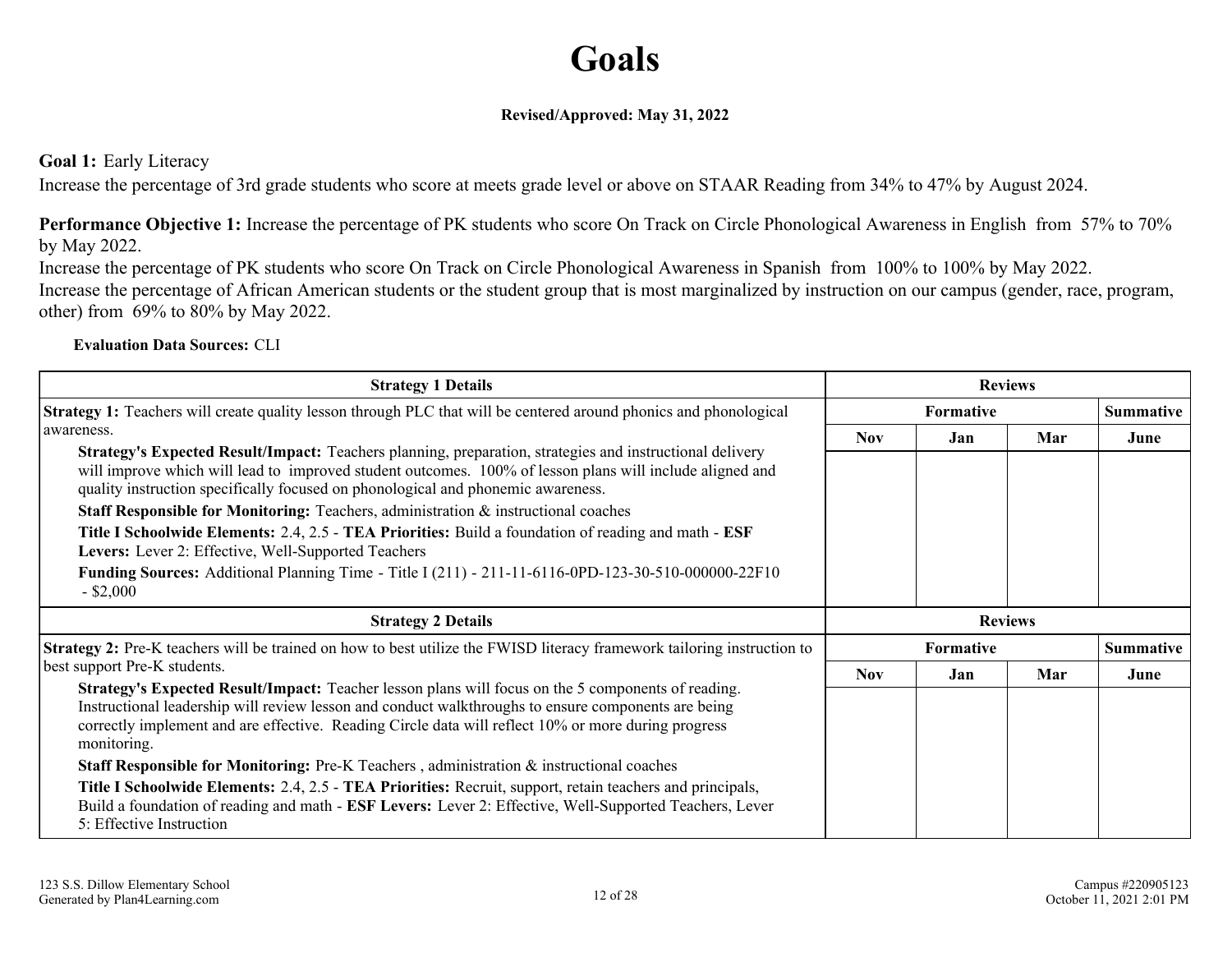| <b>Strategy 3 Details</b>                                                                                                                                                                                                                                                                                                                                                                                                                                                                                                                                                                                                                                         |            |                  | <b>Reviews</b> |                  |
|-------------------------------------------------------------------------------------------------------------------------------------------------------------------------------------------------------------------------------------------------------------------------------------------------------------------------------------------------------------------------------------------------------------------------------------------------------------------------------------------------------------------------------------------------------------------------------------------------------------------------------------------------------------------|------------|------------------|----------------|------------------|
| <b>Strategy 3:</b> Support and development of DL teachers on best instructional practices, effectively using Etrellita, tracking                                                                                                                                                                                                                                                                                                                                                                                                                                                                                                                                  |            | <b>Formative</b> |                | <b>Summative</b> |
| student progress and using data to drive instruction.<br>Strategy's Expected Result/Impact: Teachers will improve instruction, grow students circle data 10%<br>based on progress monitoring scoring and better understanding data to improve instruction.<br><b>Staff Responsible for Monitoring:</b> DL Pre-K teachers administration & instructional coaches<br>Title I Schoolwide Elements: 2.4, 2.5 - ESF Levers: Lever 1: Strong School Leadership and Planning,<br>Lever 2: Effective, Well-Supported Teachers, Lever 5: Effective Instruction<br>Funding Sources: Estrellita Training - Title I (211) - 211-13-6299-04E-123-30-510-000000-22F10 - \$1,500 | <b>Nov</b> | Jan              | Mar            | June             |
| <b>Strategy 4 Details</b>                                                                                                                                                                                                                                                                                                                                                                                                                                                                                                                                                                                                                                         |            |                  | <b>Reviews</b> |                  |
| <b>Strategy 4:</b> Teachers will focus daily lessons on phonological and phonemic awareness with emphasis on all students                                                                                                                                                                                                                                                                                                                                                                                                                                                                                                                                         |            | <b>Formative</b> |                | <b>Summative</b> |
| knowing all letters (upper and lower) and letter sounds (upper and lower).                                                                                                                                                                                                                                                                                                                                                                                                                                                                                                                                                                                        | Nov.       | Jan              | Mar            | June             |
| <b>Strategy's Expected Result/Impact:</b> Students data in the areas of phonological and phonemic awareness on<br>the CLI will improve from 53% to 80% and 43% to 80%.                                                                                                                                                                                                                                                                                                                                                                                                                                                                                            |            |                  |                |                  |
| <b>Staff Responsible for Monitoring: Teachers &amp; Data Analyst</b>                                                                                                                                                                                                                                                                                                                                                                                                                                                                                                                                                                                              |            |                  |                |                  |
| Title I Schoolwide Elements: 2.4, 2.5 - TEA Priorities: Recruit, support, retain teachers and principals,<br>Build a foundation of reading and math - ESF Levers: Lever 5: Effective Instruction                                                                                                                                                                                                                                                                                                                                                                                                                                                                  |            |                  |                |                  |
| <b>Funding Sources:</b> Classroom leveled library books - SCE (199 PIC 24) -<br>199-11-6329-001-123-24-313-000000- - \$2,308                                                                                                                                                                                                                                                                                                                                                                                                                                                                                                                                      |            |                  |                |                  |
| Accomplished<br>Continue/Modify<br>No Progress<br>0%                                                                                                                                                                                                                                                                                                                                                                                                                                                                                                                                                                                                              |            | Discontinue      |                |                  |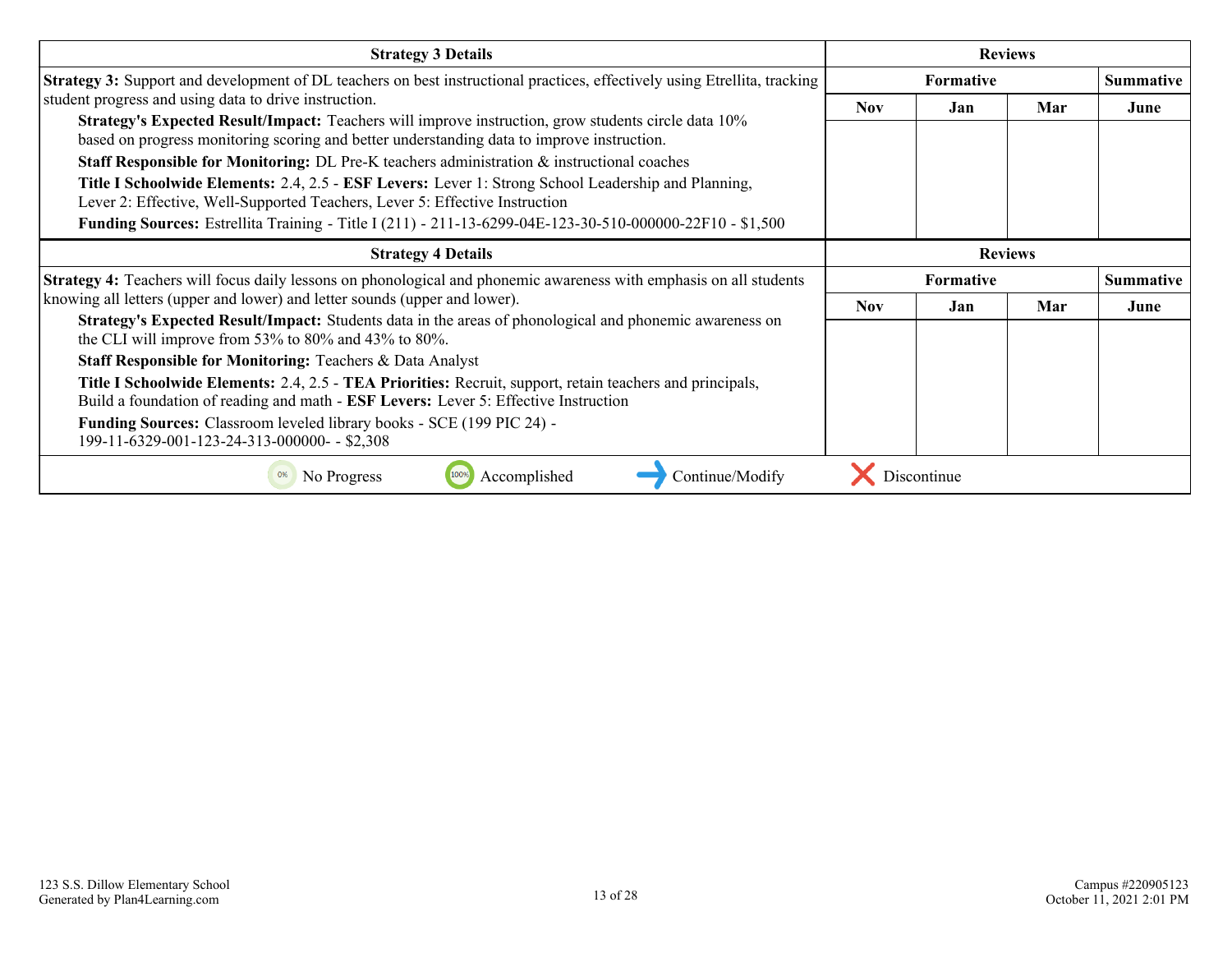**Goal 1:** Early Literacy

Increase the percentage of 3rd grade students who score at meets grade level or above on STAAR Reading from 34% to 47% by August 2024.

**Performance Objective 2:** Increase the percentage of Kindergarten - Grade 3 students who Meet or Exceed grade level expectations on key MAP Fluency indicators in English from 28% to 45% by May 2022.

Increase the percentage of Kindergarten - Grade 3 students who Meet or Exceed grade level expectations on key MAP Fluency indicators in Spanish from 17% to 30% by May 2022.

Increase the percentage of African American students or the student group that is most marginalized by instruction on our campus (gender, race, program, other) from 28% to 40% by May 2022.

#### **Targeted or ESF High Priority**

**HB3 Goal**

**Evaluation Data Sources:** MAP Fluency

| <b>Strategy 1 Details</b>                                                                                                                                                                                                                                                                                |            |                  | <b>Reviews</b> |                  |
|----------------------------------------------------------------------------------------------------------------------------------------------------------------------------------------------------------------------------------------------------------------------------------------------------------|------------|------------------|----------------|------------------|
| <b>Strategy 1:</b> Teachers will utilize the gradual release model (I do, we do, you do) with implementation of daily                                                                                                                                                                                    |            | <b>Formative</b> |                | <b>Summative</b> |
| instruction.                                                                                                                                                                                                                                                                                             | <b>Nov</b> | Jan              | Mar            | June             |
| <b>Strategy's Expected Result/Impact:</b> Teachers will release academic responsibility to students as the lesson<br>progresses. Students will take more ownership of their own learning.                                                                                                                |            |                  |                |                  |
| <b>Staff Responsible for Monitoring: Teachers</b>                                                                                                                                                                                                                                                        |            |                  |                |                  |
| <b>Title I Schoolwide Elements: 2.4, 2.5 - TEA Priorities: Recruit, support, retain teachers and principals,</b><br>Build a foundation of reading and math - ESF Levers: Lever 5: Effective Instruction                                                                                                  |            |                  |                |                  |
| <b>Funding Sources:</b> AR - Title I (211) - 211-11-6329-04E-123-30-510-000000-22F10 - \$5,700                                                                                                                                                                                                           |            |                  |                |                  |
| <b>Strategy 2 Details</b>                                                                                                                                                                                                                                                                                |            |                  | <b>Reviews</b> |                  |
| <b>Strategy 2:</b> Teachers will create quality lesson through PLC that will be centered around phonics and phonological                                                                                                                                                                                 |            | <b>Formative</b> |                | <b>Summative</b> |
| awareness.                                                                                                                                                                                                                                                                                               | <b>Nov</b> | Jan              | Mar            | June             |
| Strategy's Expected Result/Impact: Teachers planning, preparation, strategies and instructional delivery<br>will improve which will lead to improved student outcomes. 100% of lesson plans will include aligned and<br>quality instruction specifically focused on phonological and phonemic awareness. |            |                  |                |                  |
| <b>Staff Responsible for Monitoring:</b> Teachers, administration $\&$ instructional coaches                                                                                                                                                                                                             |            |                  |                |                  |
| Title I Schoolwide Elements: 2.4, 2.5 - TEA Priorities: Recruit, support, retain teachers and principals,<br>Build a foundation of reading and math - ESF Levers: Lever 5: Effective Instruction                                                                                                         |            |                  |                |                  |
| Funding Sources: Additional PLC Time For Teachers - SCE (199 PIC 24) -<br>199-11-6116-001-123-24-313-000000- - \$2,000                                                                                                                                                                                   |            |                  |                |                  |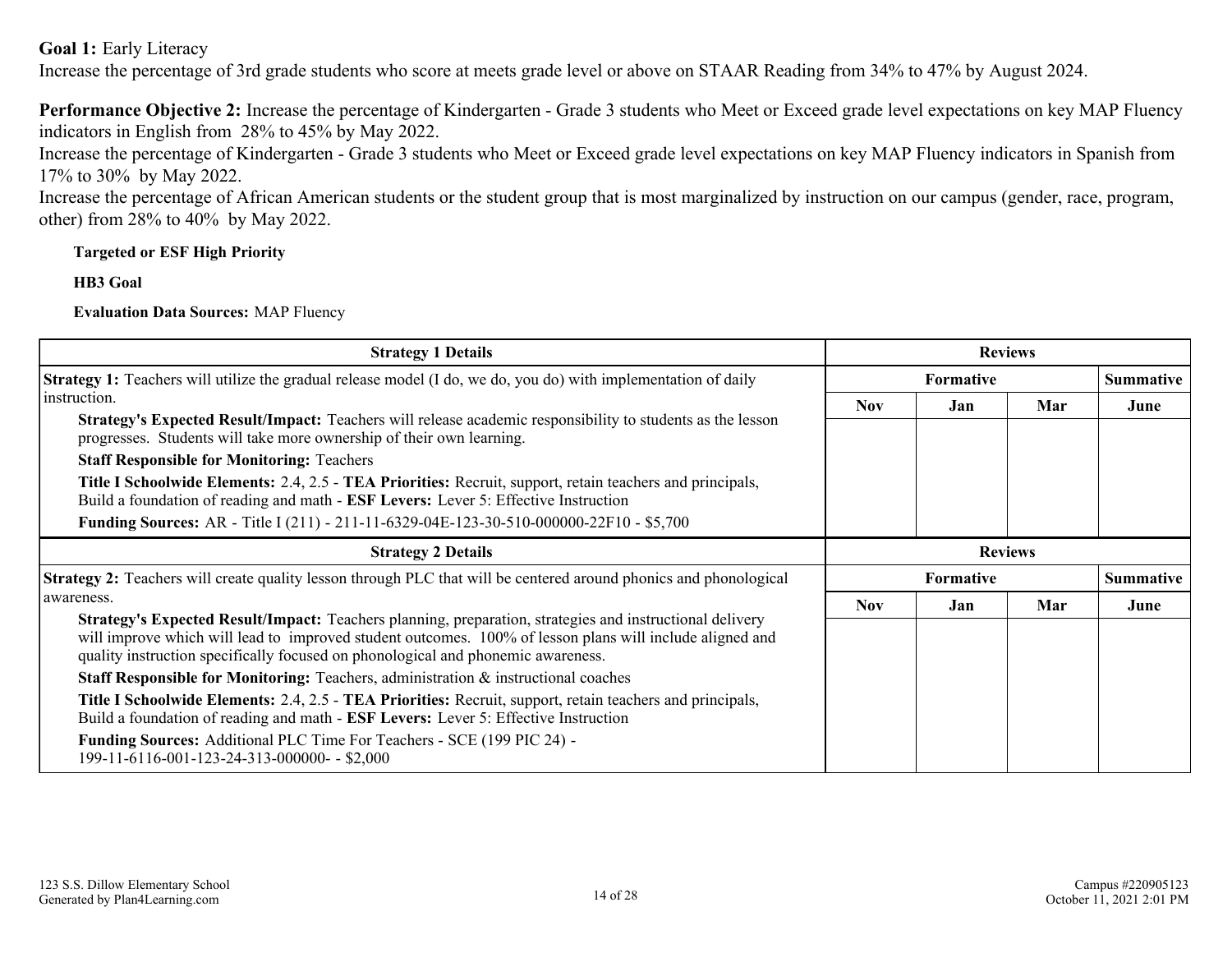| <b>Strategy 3 Details</b>                                                                                                   |            |             | <b>Reviews</b> |                  |
|-----------------------------------------------------------------------------------------------------------------------------|------------|-------------|----------------|------------------|
| Strategy 3: PLC & staff meetings will be held to address MAP data and progress. Data will be used to drive future           |            | Formative   |                | <b>Summative</b> |
| instruction and focuses.                                                                                                    | <b>Nov</b> | Jan         | Mar            | June             |
| Strategy's Expected Result/Impact: Students will increase their MAP scores by 10% percent at MOY and<br>another 10% at EOY. |            |             |                |                  |
| Staff Responsible for Monitoring: Teachers, data analyst, instructional coaches admin                                       |            |             |                |                  |
| Title I Schoolwide Elements: 2.4, 2.5 - TEA Priorities: Recruit, support, retain teachers and principals,                   |            |             |                |                  |
| Build a foundation of reading and math - ESF Levers: Lever 5: Effective Instruction                                         |            |             |                |                  |
| Accomplished<br>Continue/Modify<br>No Progress                                                                              |            | Discontinue |                |                  |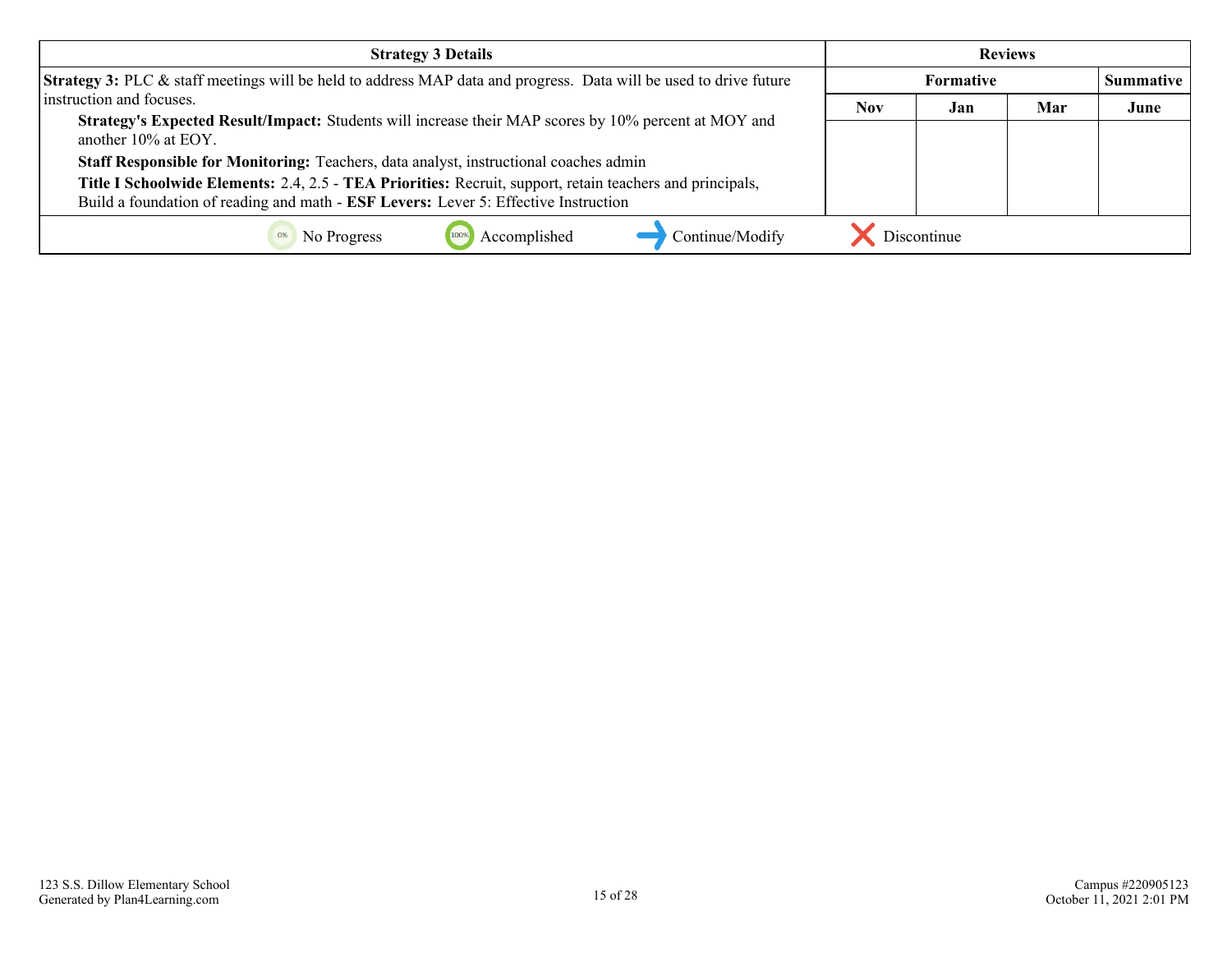**Goal 1:** Early Literacy

Increase the percentage of 3rd grade students who score at meets grade level or above on STAAR Reading from 34% to 47% by August 2024.

**Performance Objective 3:** Increase the percentage of Kindergarten through Grade 5 students who meet or exceed projected growth on MAP Growth Reading in English from 32% to 45% by May 2022.

Increase the percentage of Kindergarten through Grade 5 students who meet or exceed projected growth on MAP Growth Reading in Spanish from 44% to 55% by May 2022.

Increase the percentage of African American students or group that is most marginalized by instruction on our campus (gender, race, program, other) from 34% to 45% by May 2022.

#### **Targeted or ESF High Priority**

**HB3 Goal**

**Evaluation Data Sources:** MAP Growth

| <b>Strategy 1 Details</b>                                                                                                                                                                                                                                   |            |                  | <b>Reviews</b> |                  |
|-------------------------------------------------------------------------------------------------------------------------------------------------------------------------------------------------------------------------------------------------------------|------------|------------------|----------------|------------------|
| <b>Strategy 1:</b> During PLC meetings K-5 teachers will create lessons that focus on tier 1 instruction with guidance from                                                                                                                                 |            | <b>Formative</b> |                | <b>Summative</b> |
| instructional leadership team. Lessons will focus on the 5 components of reading with emphasis on comprehension.                                                                                                                                            | <b>Nov</b> | Jan              | Mar            | June             |
| Strategy's Expected Result/Impact: Students will grow as reading, increase reading levels and improve<br>their MAP MOY by 10% and EOY by 10%.                                                                                                               |            |                  |                |                  |
| <b>Staff Responsible for Monitoring:</b> Teachers, data analyst, administration $\&$ instructional coaches                                                                                                                                                  |            |                  |                |                  |
| Title I Schoolwide Elements: 2.4, 2.5 - TEA Priorities: Recruit, support, retain teachers and principals,<br>Build a foundation of reading and math - ESF Levers: Lever 5: Effective Instruction                                                            |            |                  |                |                  |
| <b>Strategy 2 Details</b>                                                                                                                                                                                                                                   |            |                  | <b>Reviews</b> |                  |
| Strategy 2: Teachers and reading interventionist will assess students reading levels for the beginning, middle and end                                                                                                                                      |            | <b>Formative</b> |                | <b>Summative</b> |
| of school year. Comprehension will be prioritized.                                                                                                                                                                                                          | <b>Nov</b> | Jan              | Mar            | June             |
| Strategy's Expected Result/Impact: Students not reading on level will be identified and interventions will<br>be provided to grow students reading level by at least 1 and a half grade levels which will grow students to a<br>50% or higher success rate. |            |                  |                |                  |
| <b>Staff Responsible for Monitoring:</b> Teachers, administration & instructional coaches                                                                                                                                                                   |            |                  |                |                  |
| <b>Title I Schoolwide Elements:</b> 2.4, 2.5 - TEA Priorities: Recruit, support, retain teachers and principals -<br><b>ESF Levers:</b> Lever 5: Effective Instruction                                                                                      |            |                  |                |                  |
| 100%<br>No Progress<br>Accomplished<br>Continue/Modify                                                                                                                                                                                                      |            | Discontinue      |                |                  |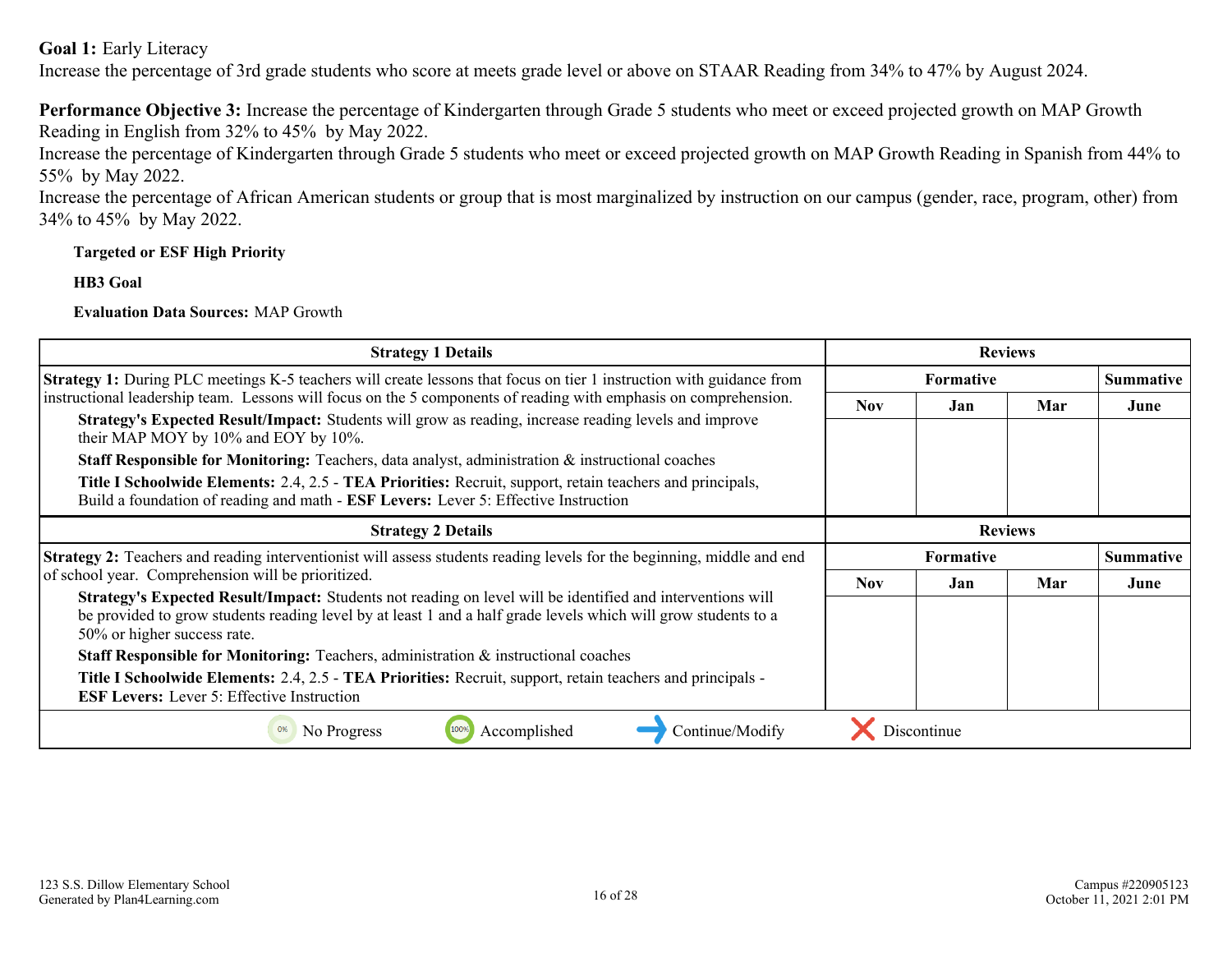#### <span id="page-16-0"></span>**Goal 2:** Early Math

Increase the percentage of 3rd grade students who score at meets grade level or above on STAAR Mathematics from 34% to 45% by August 2024.

**Performance Objective 1:** Increase the percentage of PK students who score On Track on Circle Math from 51% to 65% by May 2022. Increase the percentage of African American students or the student group that is most marginalized by instruction on our campus (gender, race, program, other) from 67% to 80% by May 2022.

#### **Evaluation Data Sources:** Circle Math

| <b>Strategy 1 Details</b>                                                                                                                                                                                                                                        |            |                  | <b>Reviews</b> |                  |  |
|------------------------------------------------------------------------------------------------------------------------------------------------------------------------------------------------------------------------------------------------------------------|------------|------------------|----------------|------------------|--|
| <b>Strategy 1:</b> Teachers will ensure manipulatives are available and that students know how use manipulatives' across                                                                                                                                         |            | <b>Formative</b> |                | <b>Summative</b> |  |
| various mathematical tasks and standards.                                                                                                                                                                                                                        | Nov.       | .Jan             | Mar            | June             |  |
| Strategy's Expected Result/Impact: Students will improve their understanding of math concepts and how<br>to better navigate solving math equations. Pre-K students will exhibit 19% growth to meet 70% in Circle<br>Math.                                        |            |                  |                |                  |  |
| Staff Responsible for Monitoring: Teachers & Instructional Coaches                                                                                                                                                                                               |            |                  |                |                  |  |
| Title I Schoolwide Elements: 2.4, 2.5 - TEA Priorities: Recruit, support, retain teachers and principals,<br>Build a foundation of reading and math - ESF Levers: Lever 5: Effective Instruction                                                                 |            |                  |                |                  |  |
| <b>Strategy 2 Details</b>                                                                                                                                                                                                                                        |            |                  | <b>Reviews</b> |                  |  |
| Strategy 2: Teachers will track students progress by utilizing data folders. Teachers will pull small groups to provide                                                                                                                                          |            | Formative        |                | <b>Summative</b> |  |
| tier 2 or 3 instruction based on student gaps using data folders.                                                                                                                                                                                                | <b>Nov</b> | Jan              | Mar            | June             |  |
| Strategy's Expected Result/Impact: Teachers awareness of students levels will be accurate which will<br>allow them to provide internationalized instruction. Pre-K African American students will make 16% growth<br>on Circle math data reaching 70% or higher. |            |                  |                |                  |  |
| Staff Responsible for Monitoring: Pre-K teachers, data analyst and admin                                                                                                                                                                                         |            |                  |                |                  |  |
| Title I Schoolwide Elements: 2.4, 2.5 - TEA Priorities: Recruit, support, retain teachers and principals,<br>Build a foundation of reading and math - ESF Levers: Lever 5: Effective Instruction                                                                 |            |                  |                |                  |  |
| Accomplished<br>Continue/Modify<br>No Progress<br>0%                                                                                                                                                                                                             |            | Discontinue      |                |                  |  |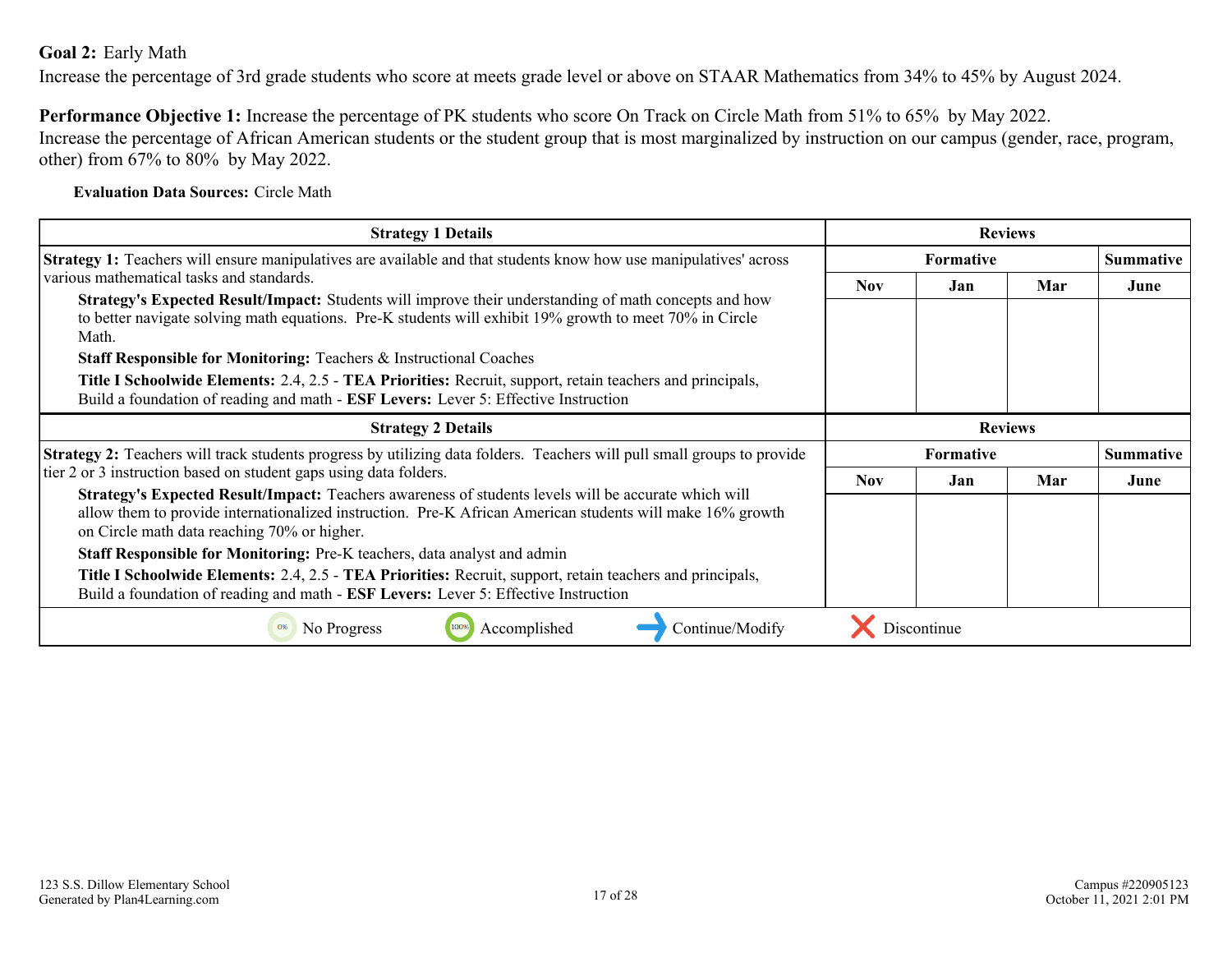#### **Goal 2:** Early Math

Increase the percentage of 3rd grade students who score at meets grade level or above on STAAR Mathematics from 34% to 45% by August 2024.

**Performance Objective 2:** Increase the percentage of Kinder students who score On Track on TX-KEA Math from 21% to 35% by May 2022. Increase the percentage of African American students or the student group that is most marginalized by instruction on our campus (gender, race, program, other) from  $*%$  to  $*%$  by May 2022.

#### **Evaluation Data Sources:** TX-KEA Math

| <b>Strategy 1 Details</b>                                                                                                                                                                                                   |                  |                  | <b>Reviews</b> |                  |
|-----------------------------------------------------------------------------------------------------------------------------------------------------------------------------------------------------------------------------|------------------|------------------|----------------|------------------|
| <b>Strategy 1:</b> Teachers will collaborate inside and outside of PLC each week to ensure all grade level math lessons,                                                                                                    |                  | <b>Formative</b> |                | <b>Summative</b> |
| formative assessments and check for understanding pieces are aligned and on level.                                                                                                                                          | Nov.             | Jan              | Mar            | June             |
| <b>Strategy's Expected Result/Impact:</b> Students will be receiving quality tier 1 instruction collectively<br>planned with grade level math teachers and instructional leadership. Students will improve to 40% on track. |                  |                  |                |                  |
| <b>Staff Responsible for Monitoring:</b> Teachers, instructional coaches & data analyst                                                                                                                                     |                  |                  |                |                  |
| Title I Schoolwide Elements: 2.4, 2.5 - TEA Priorities: Recruit, support, retain teachers and principals,<br>Build a foundation of reading and math - ESF Levers: Lever 5: Effective Instruction                            |                  |                  |                |                  |
| <b>Strategy 2 Details</b>                                                                                                                                                                                                   |                  |                  | <b>Reviews</b> |                  |
| <b>Strategy 2:</b> Vertical alignment meetings will be conducted each 6 weeks to ensure grade levels understand where                                                                                                       | <b>Formative</b> |                  |                | <b>Summative</b> |
| students are and where they will need by next grade level. Teachers will also share best practices, resources and support<br>teachers in and outside of their grade level.                                                  | <b>Nov</b>       | Jan              | Mar            | June             |
| Strategy's Expected Result/Impact: Pre-K teachers will get a deeper understanding of kinder TEKS and<br>best practices which will guide their future instruction. 40% or more students will be on track or above.           |                  |                  |                |                  |
| <b>Staff Responsible for Monitoring:</b> Teachers, administration & instructional coaches                                                                                                                                   |                  |                  |                |                  |
| Title I Schoolwide Elements: 2.4, 2.5 - TEA Priorities: Recruit, support, retain teachers and principals,<br>Build a foundation of reading and math - ESF Levers: Lever 5: Effective Instruction                            |                  |                  |                |                  |
| Accomplished<br>No Progress<br>Continue/Modify                                                                                                                                                                              |                  | Discontinue      |                |                  |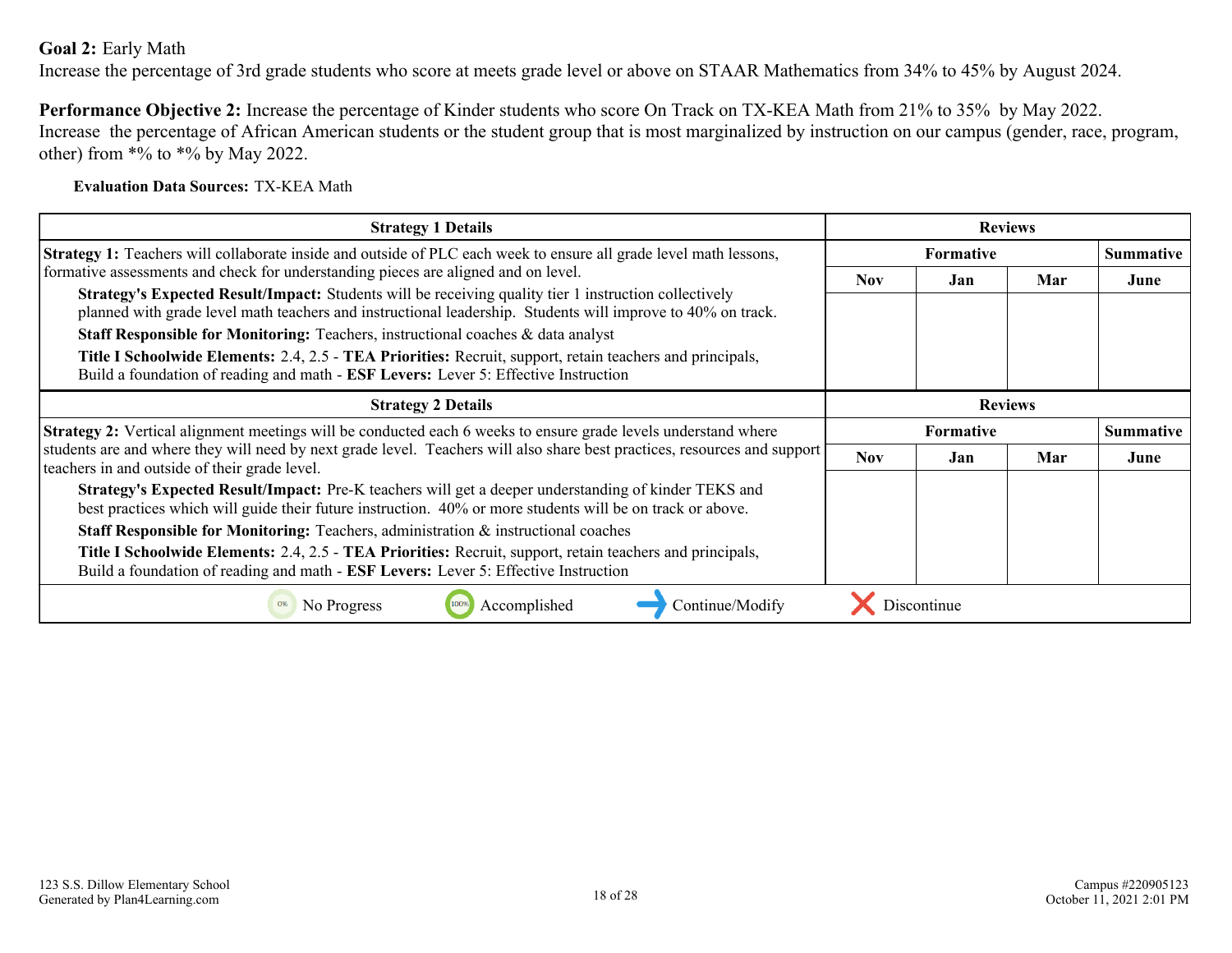#### **Goal 2:** Early Math

Increase the percentage of 3rd grade students who score at meets grade level or above on STAAR Mathematics from 34% to 45% by August 2024.

**Performance Objective 3:** Increase the percentage of Kindergarten - Grade 5 students who Meet or Exceed projected growth on MAP Growth from 38% to 50% by May 2022.

Increase the percentage of African American students or the student group that is most marginalized by instruction on our campus (gender, race, program, other) from 19% to 30% by May 2022.

#### **Targeted or ESF High Priority**

**HB3 Goal**

#### **Evaluation Data Sources:** MAP Growth

| <b>Strategy 1 Details</b>                                                                                                                                                                                                                                                                                                                                                                                                                                                                                                                                                                                                                                                                                                                                                                            |            |           | <b>Reviews</b> |                  |
|------------------------------------------------------------------------------------------------------------------------------------------------------------------------------------------------------------------------------------------------------------------------------------------------------------------------------------------------------------------------------------------------------------------------------------------------------------------------------------------------------------------------------------------------------------------------------------------------------------------------------------------------------------------------------------------------------------------------------------------------------------------------------------------------------|------------|-----------|----------------|------------------|
| <b>Strategy 1:</b> Teachers will create and conduct formative assessments and used check for understanding pieces in each of                                                                                                                                                                                                                                                                                                                                                                                                                                                                                                                                                                                                                                                                         |            | Formative |                | <b>Summative</b> |
| their lesson that will be be discussed and created during PLC.<br>Strategy's Expected Result/Impact: Teachers will be intentional with how to better assess students to know<br>their understanding of each talk to provide response instruction as needed. Students will show and 19%<br>increase on the TX-KEA assessment in the area of math.<br><b>Staff Responsible for Monitoring:</b> Teachers, data analyst administration $\&$ instructional coaches<br>Title I Schoolwide Elements: 2.4, 2.5 - TEA Priorities: Recruit, support, retain teachers and principals,<br>Build a foundation of reading and math - ESF Levers: Lever 5: Effective Instruction<br><b>Funding Sources:</b> Mentoring Minds Consumables K-5 - Title I (211) -<br>211-11-6399-04E-123-30-510-000000-22F10 - \$10,300 | <b>Nov</b> | Jan.      | Mar            | June             |
|                                                                                                                                                                                                                                                                                                                                                                                                                                                                                                                                                                                                                                                                                                                                                                                                      |            |           |                |                  |
| <b>Strategy 2 Details</b>                                                                                                                                                                                                                                                                                                                                                                                                                                                                                                                                                                                                                                                                                                                                                                            |            |           | <b>Reviews</b> |                  |
| <b>Strategy 2:</b> Teachers will incorporate spiral lessons and activities in future lessons based on assessment data from                                                                                                                                                                                                                                                                                                                                                                                                                                                                                                                                                                                                                                                                           |            | Formative |                | <b>Summative</b> |
| formative assessments and check for understanding pieces.                                                                                                                                                                                                                                                                                                                                                                                                                                                                                                                                                                                                                                                                                                                                            | <b>Nov</b> | Jan       | Mar            | June             |
| Strategy's Expected Result/Impact: Teachers will review and reteach standards where student data shows                                                                                                                                                                                                                                                                                                                                                                                                                                                                                                                                                                                                                                                                                               |            |           |                |                  |
| there was a gap in understanding. TX-KEA data will improve to 40% higher.<br><b>Staff Responsible for Monitoring:</b> Teachers, data analyst administration $\&$ instructional coaches                                                                                                                                                                                                                                                                                                                                                                                                                                                                                                                                                                                                               |            |           |                |                  |
| Title I Schoolwide Elements: 2.4, 2.5 - TEA Priorities: Recruit, support, retain teachers and principals,<br>Build a foundation of reading and math, Improve low-performing schools - ESF Levers: Lever 5: Effective<br>Instruction                                                                                                                                                                                                                                                                                                                                                                                                                                                                                                                                                                  |            |           |                |                  |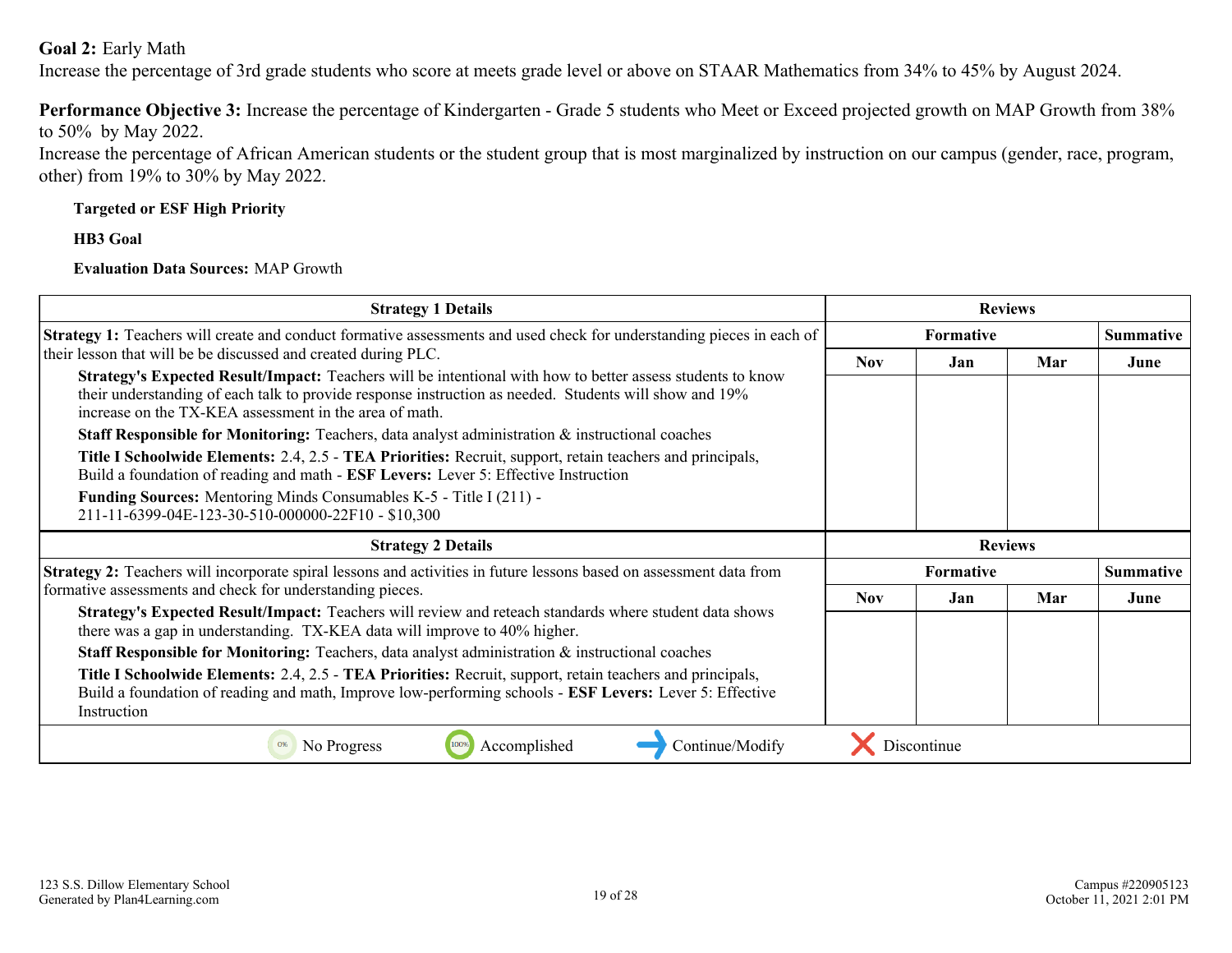<span id="page-19-0"></span>**Goal 3:** CCMR

Increase the percentage of students graduating with a CCMR indicator from 43% to 48% by June 2024.

**Performance Objective 1:** Increase the percentage of 3-5 grade students scoring at MEETS or above on STAAR Reading from 26% to 40% by May 2022.

Increase the percentage of African American students or the student group that is most marginalized by instruction on our campus (gender, race, program, other) from 21% to 35% by May 2022.

#### **Targeted or ESF High Priority**

**HB3 Goal**

#### **Evaluation Data Sources:** STAAR

| <b>Strategy 1 Details</b>                                                                                                                                                                                                                                                                                                                                                                                                                                                                                                                                                                                                                        |                  |           | <b>Reviews</b>   |      |
|--------------------------------------------------------------------------------------------------------------------------------------------------------------------------------------------------------------------------------------------------------------------------------------------------------------------------------------------------------------------------------------------------------------------------------------------------------------------------------------------------------------------------------------------------------------------------------------------------------------------------------------------------|------------------|-----------|------------------|------|
| Strategy 1: Teachers will utilize data from formative assessments, district assessments and previous STAAR data to                                                                                                                                                                                                                                                                                                                                                                                                                                                                                                                               | <b>Formative</b> |           | <b>Summative</b> |      |
| guide instruction during data meetings.<br>Strategy's Expected Result/Impact: Teachers will address specific students instructional needs to fill gaps<br>and improve reading STAAR scores by 33%. Instructional leadership team of admin, data analyst and<br>instructional coaches will guide and support teachers.<br>Staff Responsible for Monitoring: Instructional leadership team of admin, data analyst and instructional<br>coaches<br>Title I Schoolwide Elements: 2.4, 2.5 - TEA Priorities: Recruit, support, retain teachers and principals,<br>Build a foundation of reading and math - ESF Levers: Lever 5: Effective Instruction | <b>Nov</b>       | Jan       | Mar              | June |
| <b>Strategy 2 Details</b>                                                                                                                                                                                                                                                                                                                                                                                                                                                                                                                                                                                                                        | <b>Reviews</b>   |           |                  |      |
| <b>Strategy 2:</b> Instructional leadership team lead by the data analyst will break down data from grade level, subject area,<br>district and state assessments. The data will be used to highlight specific areas of need as well as strengths to help<br>guide future focus and instruction.                                                                                                                                                                                                                                                                                                                                                  |                  | Formative |                  |      |
|                                                                                                                                                                                                                                                                                                                                                                                                                                                                                                                                                                                                                                                  |                  | Jan       | Mar              | June |
| Strategy's Expected Result/Impact: Teacher understanding of will improve which will help teachers<br>disseminate data throughout grade level and subject areas and respond to specific areas of needs. This will<br>grow students STAAR scores in the areas of meets by 34%.                                                                                                                                                                                                                                                                                                                                                                     |                  |           |                  |      |
| <b>Staff Responsible for Monitoring: Teachers &amp; Data Analyst</b>                                                                                                                                                                                                                                                                                                                                                                                                                                                                                                                                                                             |                  |           |                  |      |
| Title I Schoolwide Elements: 2.4, 2.5 - TEA Priorities: Recruit, support, retain teachers and principals,<br>Build a foundation of reading and math, Improve low-performing schools - ESF Levers: Lever 5: Effective<br>Instruction                                                                                                                                                                                                                                                                                                                                                                                                              |                  |           |                  |      |
| Funding Sources: Data Analyst - Title I (211) - 211-13-6119-04E-123-30-510-000000-22F10 - \$74,443.50                                                                                                                                                                                                                                                                                                                                                                                                                                                                                                                                            |                  |           |                  |      |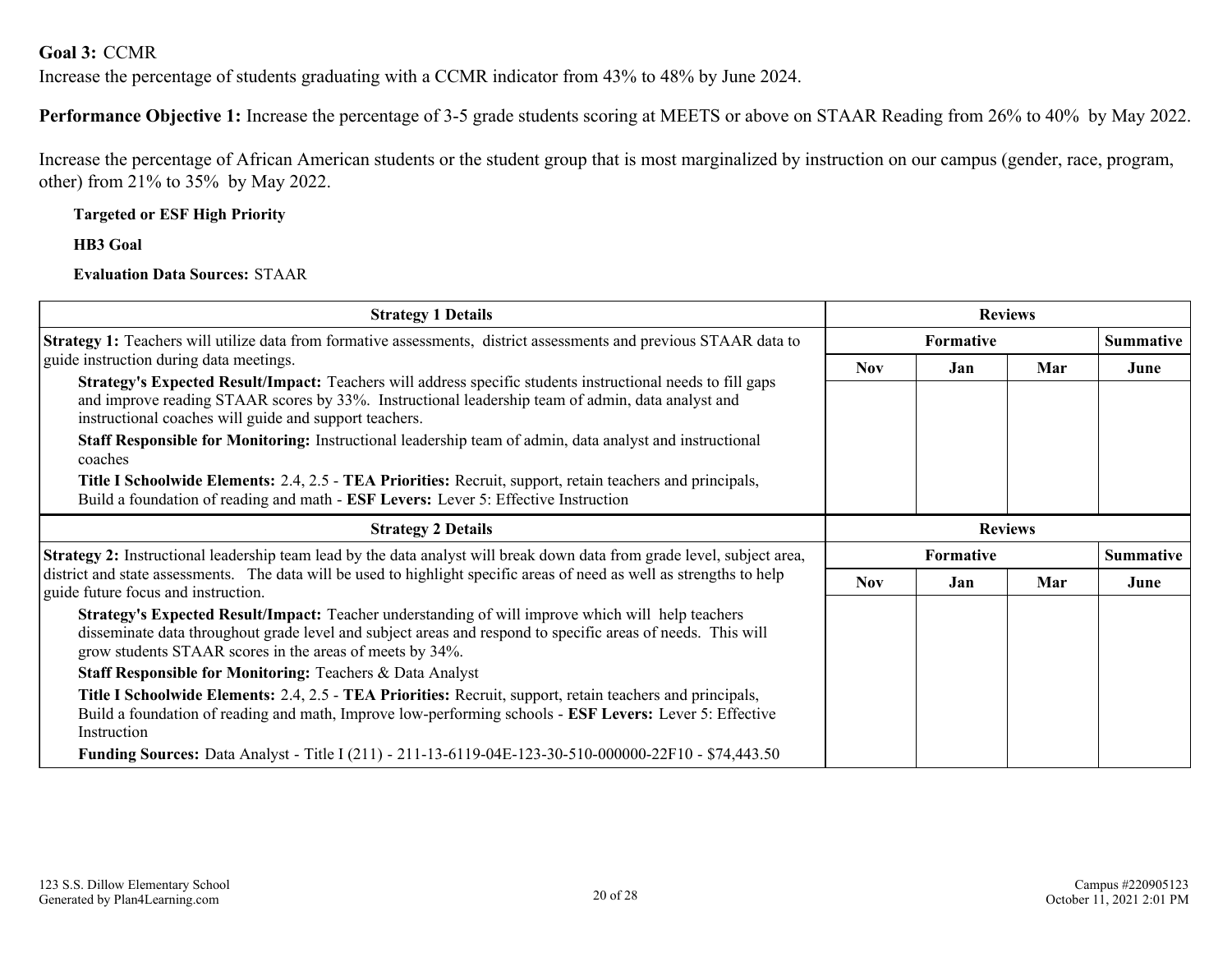| <b>Strategy 3 Details</b>                                                                                                                               | <b>Reviews</b> |             |     |                  |
|---------------------------------------------------------------------------------------------------------------------------------------------------------|----------------|-------------|-----|------------------|
| <b>Strategy 3:</b> Teachers will provide students with aligned, rigorous and quality instruction through the use of aligned                             | Formative      |             |     | <b>Summative</b> |
| instructional resources and the FWISD Instructional Framework Model.                                                                                    |                | Jan         | Mar | June             |
| Strategy's Expected Result/Impact: Due to quality instruction and exposure to on level resources students<br>will make 18% growth in the area of meets. | <b>Nov</b>     |             |     |                  |
| Staff Responsible for Monitoring: Teachers, instructional coaches and admin.                                                                            |                |             |     |                  |
| <b>Funding Sources:</b> Purchase of Sirius, Math & Science Resources - Title I (211) -<br>211-11-6399-04E-123-30-510-000000-22F10 - \$6,500             |                |             |     |                  |
| Accomplished<br>Continue/Modify<br>No Progress                                                                                                          |                | Discontinue |     |                  |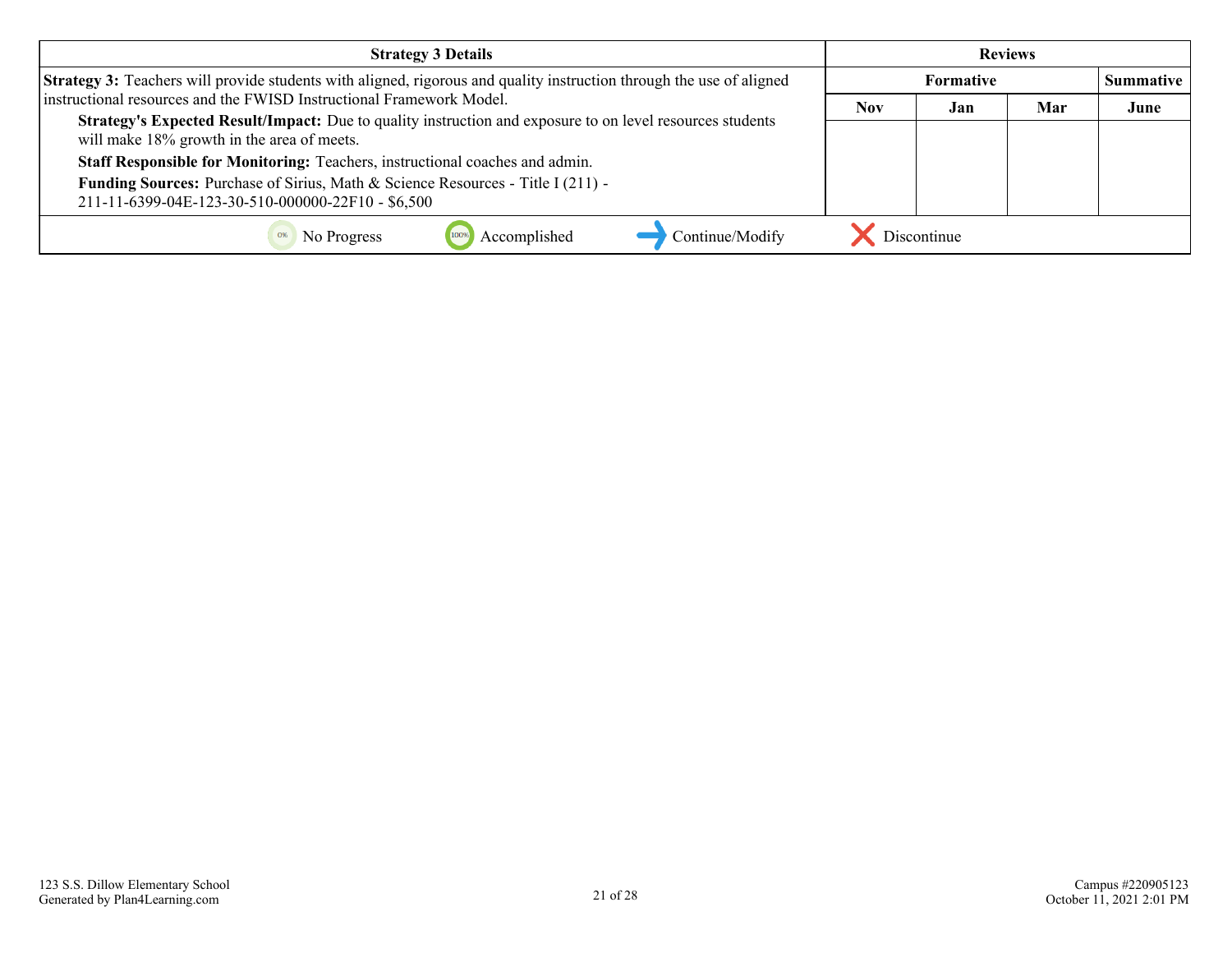#### **Goal 3:** CCMR

Increase the percentage of students graduating with a CCMR indicator from 43% to 48% by June 2024.

**Performance Objective 2:** Increase the percentage of 3-5 grade students scoring at MEETS or above on STAAR Math from 33% to 50% by May 2022. Increase the percentage of African American students or the student group that is most marginalized by instruction on our campus (gender, race, program, other) from 33% to 45% by May 2022.

#### **Targeted or ESF High Priority**

**Evaluation Data Sources:** STAAR

| <b>Strategy 1 Details</b>                                                                                                                                                                        | <b>Reviews</b> |             |                |                  |
|--------------------------------------------------------------------------------------------------------------------------------------------------------------------------------------------------|----------------|-------------|----------------|------------------|
| Strategy 1: Teachers will track and document students progress based on standards taught and provide students with                                                                               | Formative      |             |                | <b>Summative</b> |
| feedback and intervention instruction based on specific student needs.                                                                                                                           |                | Jan         | Mar            | June             |
| Strategy's Expected Result/Impact: Teachers will better identify specific student areas of needs which will<br>lead to 25% or more growth in the Math area of MEETS.                             |                |             |                |                  |
| <b>Staff Responsible for Monitoring: Teachers</b>                                                                                                                                                |                |             |                |                  |
| Title I Schoolwide Elements: 2.4, 2.5 - TEA Priorities: Recruit, support, retain teachers and principals,<br>Build a foundation of reading and math - ESF Levers: Lever 5: Effective Instruction |                |             |                |                  |
| <b>Strategy 2 Details</b>                                                                                                                                                                        |                |             | <b>Reviews</b> |                  |
| <b>Strategy 2:</b> In school pull outs and after school tutoring will be provided to students who need additional instructional                                                                  | Formative      |             |                | <b>Summative</b> |
| support based on their level.                                                                                                                                                                    |                | <b>Jan</b>  | Mar            | June             |
| Strategy's Expected Result/Impact: Students will receive additional support to better comprehend and<br>apply math concepts which will lead to 25% or more growth in STAAR Math MEETS.           |                |             |                |                  |
| <b>Staff Responsible for Monitoring: Teachers and instructional assistants</b>                                                                                                                   |                |             |                |                  |
| Title I Schoolwide Elements: 2.4, 2.5 - TEA Priorities: Recruit, support, retain teachers and principals,                                                                                        |                |             |                |                  |
| Build a foundation of reading and math - ESF Levers: Lever 5: Effective Instruction                                                                                                              |                |             |                |                  |
| <b>Funding Sources:</b> Teacher assistant - Title I (211) - 211-11-6129-04E-123-30-510-000000-22F10 - \$23,745                                                                                   |                |             |                |                  |
| <b>Strategy 3 Details</b>                                                                                                                                                                        |                |             | <b>Reviews</b> |                  |
| <b>Strategy 3:</b> All students will have access to a library book during the instructional day to promote and encourage                                                                         | Formative      |             |                | <b>Summative</b> |
| reading.                                                                                                                                                                                         | <b>Nov</b>     | Jan         | Mar            | June             |
| Strategy's Expected Result/Impact: Students will grow as readers which will build their confidence,<br>capacity and help students reach meets STAAR scores by 25% improvement.                   |                |             |                |                  |
|                                                                                                                                                                                                  |                |             |                |                  |
| Staff Responsible for Monitoring: Librarian & teachers                                                                                                                                           |                |             |                |                  |
| Title I Schoolwide Elements: 2.4, 2.5 - TEA Priorities: Improve low-performing schools - ESF Levers:<br>Lever 5: Effective Instruction                                                           |                |             |                |                  |
| <b>Funding Sources:</b> Purchasing of Library Books - Title I (211) -<br>211-12-6329-04E-123-30-510-000000-22F10 - \$9,545.50                                                                    |                |             |                |                  |
| Accomplished<br>Continue/Modify<br>No Progress                                                                                                                                                   |                | Discontinue |                |                  |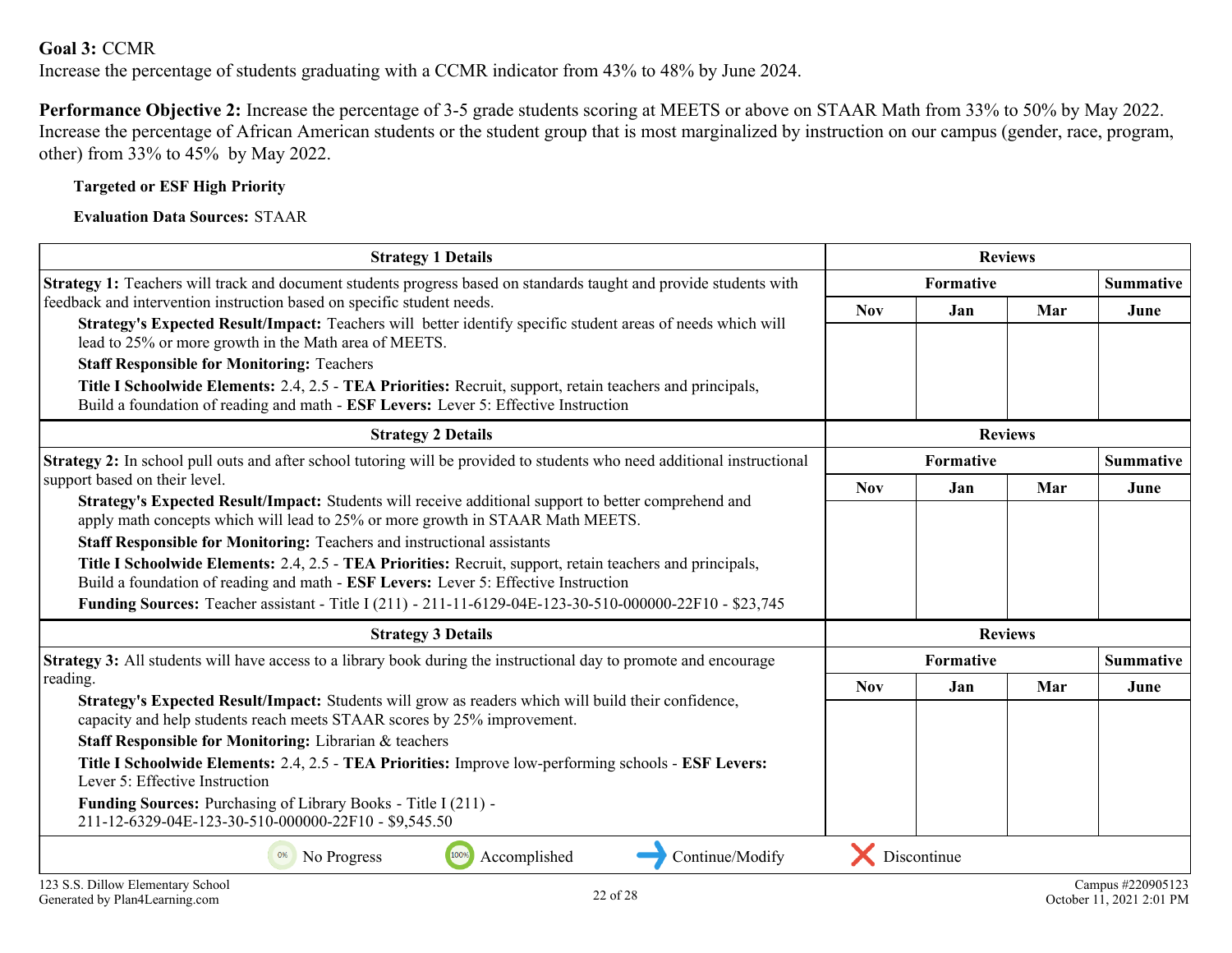<span id="page-22-0"></span>Ensure all students have access to a safe, supportive and culturally responsive learning environment.

**Performance Objective 1:** Decrease the number and percentage of students who are chronically absent from 42% to 25% by May 2022.

Decrease the number and percentage of African American students or the student group that is most marginalized by instruction on our campus (gender, race, program, other) from 55% to 40% by May 2022.

#### **Targeted or ESF High Priority**

#### **Evaluation Data Sources:** Attendance

| <b>Strategy 1 Details</b>                                                                                                                                                                          | <b>Reviews</b>   |                |     |                  |
|----------------------------------------------------------------------------------------------------------------------------------------------------------------------------------------------------|------------------|----------------|-----|------------------|
| Strategy 1: Routine tracking and attendance review of chronically absent students through admin and front office                                                                                   | <b>Formative</b> |                |     | <b>Summative</b> |
| attendance meetings.                                                                                                                                                                               | <b>Nov</b>       | Jan            | Mar | June             |
| Strategy's Expected Result/Impact: Identification of chronically absent students will lead to students being<br>identified and 20% decrease of chronically absent students.                        |                  |                |     |                  |
| Staff Responsible for Monitoring: Admin, office staff and stay in school coordinator                                                                                                               |                  |                |     |                  |
| Title I Schoolwide Elements: 2.4, 2.5 - TEA Priorities: Recruit, support, retain teachers and principals,<br>Build a foundation of reading and math - ESF Levers: Lever 3: Positive School Culture |                  |                |     |                  |
| <b>Strategy 2 Details</b>                                                                                                                                                                          |                  | <b>Reviews</b> |     |                  |
| Strategy 2: Teachers will contact the parents of students who are frequently absent to communicate importance of                                                                                   | <b>Formative</b> |                |     | <b>Summative</b> |
| student attendance and ways to support parents.                                                                                                                                                    |                  | Jan            | Mar | June             |
| Strategy's Expected Result/Impact: Parents will be more inclined to bring students to school and<br>attendance will improve by a 20% decrease in chronically absent students.                      |                  |                |     |                  |
| Staff Responsible for Monitoring: Admin, office staff and stay in school coordinator                                                                                                               |                  |                |     |                  |
| Title I Schoolwide Elements: 2.4, 2.5 - TEA Priorities: Improve low-performing schools                                                                                                             |                  |                |     |                  |
| <b>Strategy 3 Details</b>                                                                                                                                                                          |                  | <b>Reviews</b> |     |                  |
| Strategy 3: Incentives provided for families of students who improve attendance or maintain perfect or near perfect                                                                                | <b>Formative</b> |                |     | <b>Summative</b> |
| attendance.                                                                                                                                                                                        | <b>Nov</b>       | Jan            | Mar | June             |
| Strategy's Expected Result/Impact: Parents and students will be motivated to improve attendance which<br>will lead to improve students outcomes.                                                   |                  |                |     |                  |
| <b>Staff Responsible for Monitoring: Teachers &amp; principals</b>                                                                                                                                 |                  |                |     |                  |
| TEA Priorities: Improve low-performing schools - ESF Levers: Lever 3: Positive School Culture                                                                                                      |                  |                |     |                  |
| <b>Funding Sources:</b> Resources for attendance recognition. - Title I (211) -<br>211-61-6499-04L-123-30-510-000000-22F10 - \$1,600                                                               |                  |                |     |                  |
| Continue/Modify<br>Accomplished<br>0%<br>No Progress<br>100%                                                                                                                                       |                  | Discontinue    |     |                  |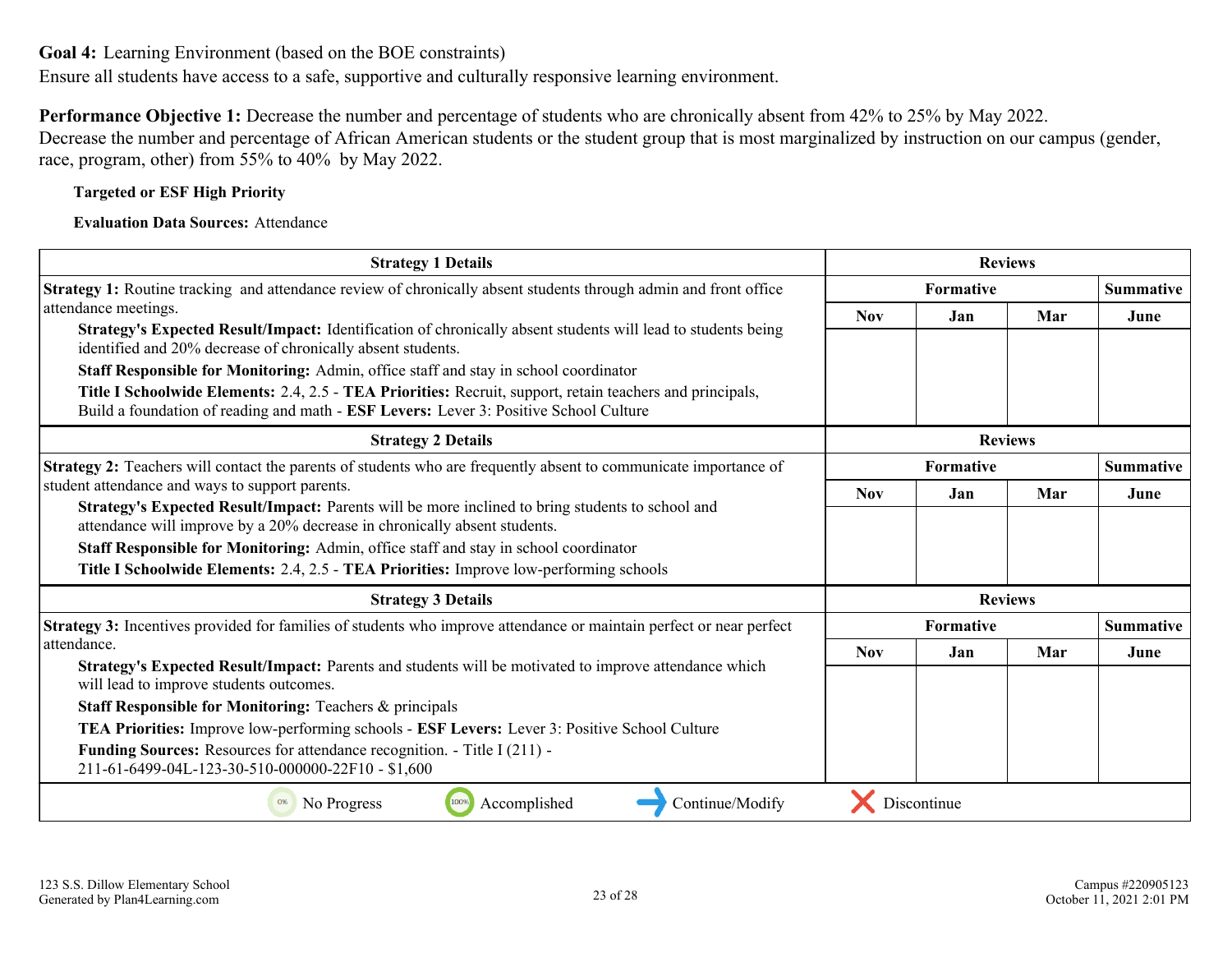Ensure all students have access to a safe, supportive and culturally responsive learning environment.

**Performance Objective 2:** Increase positive response by students to the learning environment on the Panorama SEL Survey from 64% to 75% by May 2022.

Increase positive response by African American students or the student group that is most marginalized by instruction on our campus (gender, race, program, other) from 65% to 75% by May 2022.

**Evaluation Data Sources:** Panorama SEL Survey

| <b>Strategy 1 Details</b>                                                                                                                                                                                                          |                  |                                      | <b>Reviews</b>   |      |  |  |
|------------------------------------------------------------------------------------------------------------------------------------------------------------------------------------------------------------------------------------|------------------|--------------------------------------|------------------|------|--|--|
| <b>Strategy 1:</b> Teachers will conduct weekly class meetings where students will address concerns, learn about their                                                                                                             | <b>Formative</b> |                                      | <b>Summative</b> |      |  |  |
| classmates and find solution to problems and procedures.<br>Strategy's Expected Result/Impact: Students will be more united and understanding towards one another<br>which will increase the SEL Survey by 15%.                    |                  | Jan                                  | Mar              | June |  |  |
|                                                                                                                                                                                                                                    |                  |                                      |                  |      |  |  |
| <b>Staff Responsible for Monitoring: Teachers &amp; Counselors</b>                                                                                                                                                                 |                  |                                      |                  |      |  |  |
| Title I Schoolwide Elements: 2.4, 2.5 - TEA Priorities: Improve low-performing schools                                                                                                                                             |                  |                                      |                  |      |  |  |
| <b>Strategy 2 Details</b>                                                                                                                                                                                                          |                  |                                      | <b>Reviews</b>   |      |  |  |
| <b>Strategy 2:</b> We will continue our PBIS to positively promote our students who exhibit positive behavior through                                                                                                              |                  | <b>Formative</b><br><b>Summative</b> |                  |      |  |  |
| positive office referrals. Admin will contact parents about achievement.                                                                                                                                                           |                  | Jan                                  | Mar              | June |  |  |
| Strategy's Expected Result/Impact: Students will improve behavior to be recognized and parents will be<br>more willing to support due to positive information and relationships build. Students SEL Survey will<br>improve by 15%. |                  |                                      |                  |      |  |  |
| <b>Staff Responsible for Monitoring: Teachers &amp; Admin</b>                                                                                                                                                                      |                  |                                      |                  |      |  |  |
| Title I Schoolwide Elements: 2.5, 2.6 - TEA Priorities: Improve low-performing schools                                                                                                                                             |                  |                                      |                  |      |  |  |
| Accomplished<br>No Progress<br>Continue/Modify                                                                                                                                                                                     |                  | Discontinue                          |                  |      |  |  |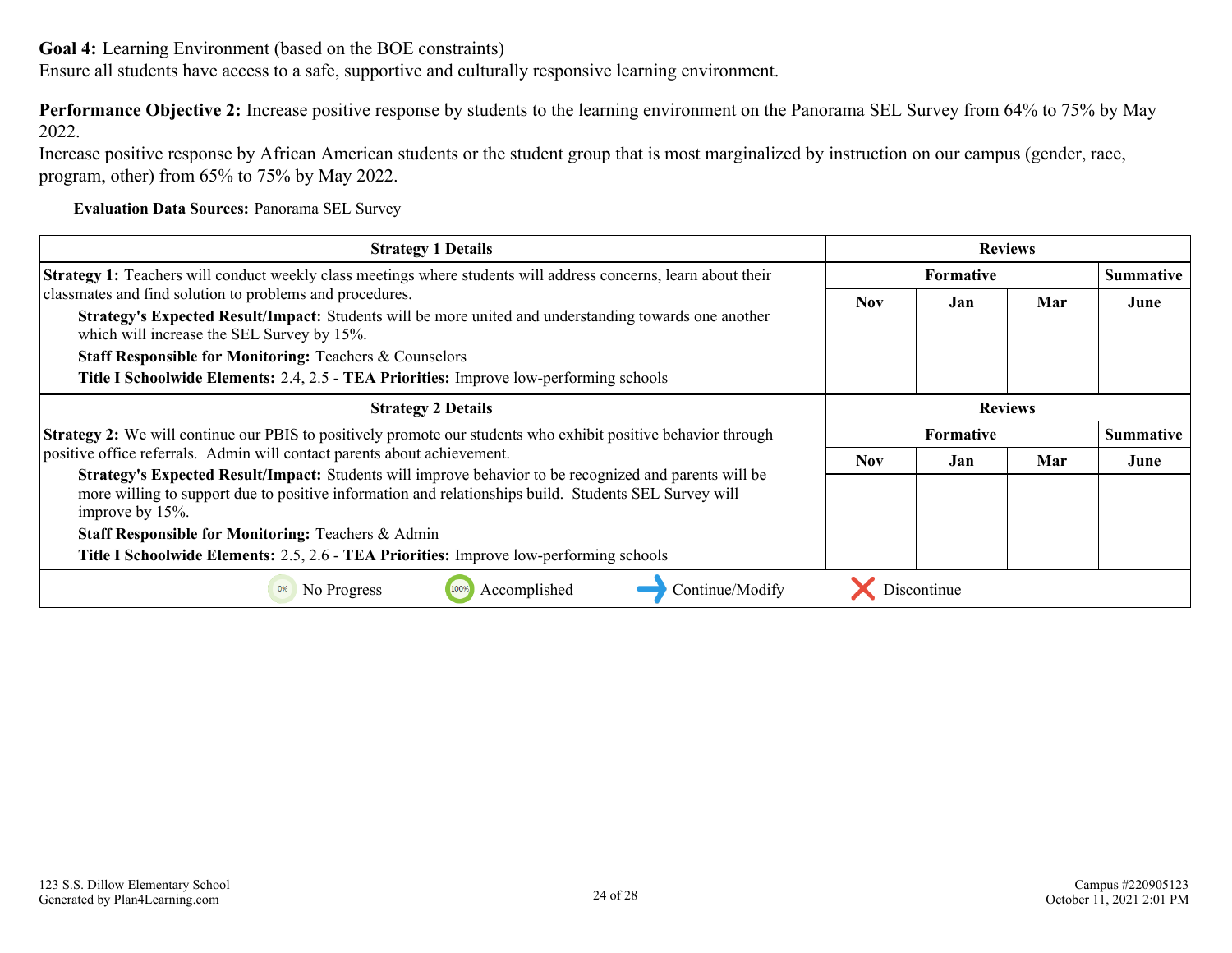Ensure all students have access to a safe, supportive and culturally responsive learning environment.

**Performance Objective 3:** Decrease the number of in and out of school suspensions for African American students or the student group that is most marginalized on our campus (gender, race, program, other) from \*to \* by May 2022.

**Evaluation Data Sources:** Disciplinary

| <b>Strategy 1 Details</b>                                                                                                                                                                                                                                        |            |                  | <b>Reviews</b> |                  |  |  |
|------------------------------------------------------------------------------------------------------------------------------------------------------------------------------------------------------------------------------------------------------------------|------------|------------------|----------------|------------------|--|--|
| Strategy 1: Teachers will conduct weekly class meetings where students will address concerns, learn about their                                                                                                                                                  |            | <b>Formative</b> |                | <b>Summative</b> |  |  |
| classmates and find solution to problems and procedures.<br>Strategy's Expected Result/Impact: Students will be more united and understanding towards one another<br>which will help decrease the numbers of out of school suspensions.                          |            | Jan              | Mar            | June             |  |  |
|                                                                                                                                                                                                                                                                  |            |                  |                |                  |  |  |
| <b>Staff Responsible for Monitoring: Teachers &amp; Counselors</b>                                                                                                                                                                                               |            |                  |                |                  |  |  |
| <b>TEA Priorities:</b> Improve low-performing schools                                                                                                                                                                                                            |            |                  |                |                  |  |  |
| <b>Strategy 2 Details</b>                                                                                                                                                                                                                                        |            |                  | <b>Reviews</b> |                  |  |  |
| Strategy 2: We will continue our PBIS to positively promote our students who exhibit positive behavior through                                                                                                                                                   |            | <b>Formative</b> |                | <b>Summative</b> |  |  |
| positive office referrals. Admin will contact parents about achievement.                                                                                                                                                                                         | <b>Nov</b> | Jan              | Mar            | June             |  |  |
| Strategy's Expected Result/Impact: Students will improve behavior to be recognized and parents will be<br>more willing to support due to positive information and relationships build. Students will decrease office<br>referrals and suspension as a result of. |            |                  |                |                  |  |  |
| <b>Staff Responsible for Monitoring: Teachers &amp; Admin</b>                                                                                                                                                                                                    |            |                  |                |                  |  |  |
| Title I Schoolwide Elements: 2.4, 2.5 - TEA Priorities: Improve low-performing schools                                                                                                                                                                           |            |                  |                |                  |  |  |
| <b>Funding Sources:</b> Incentives for students to promote positive behavior - Title I (211) -<br>211-11-6499-04E-123-30-510-000000-22F10 - \$2,000                                                                                                              |            |                  |                |                  |  |  |
| Accomplished<br>Continue/Modify<br>No Progress                                                                                                                                                                                                                   |            | Discontinue      |                |                  |  |  |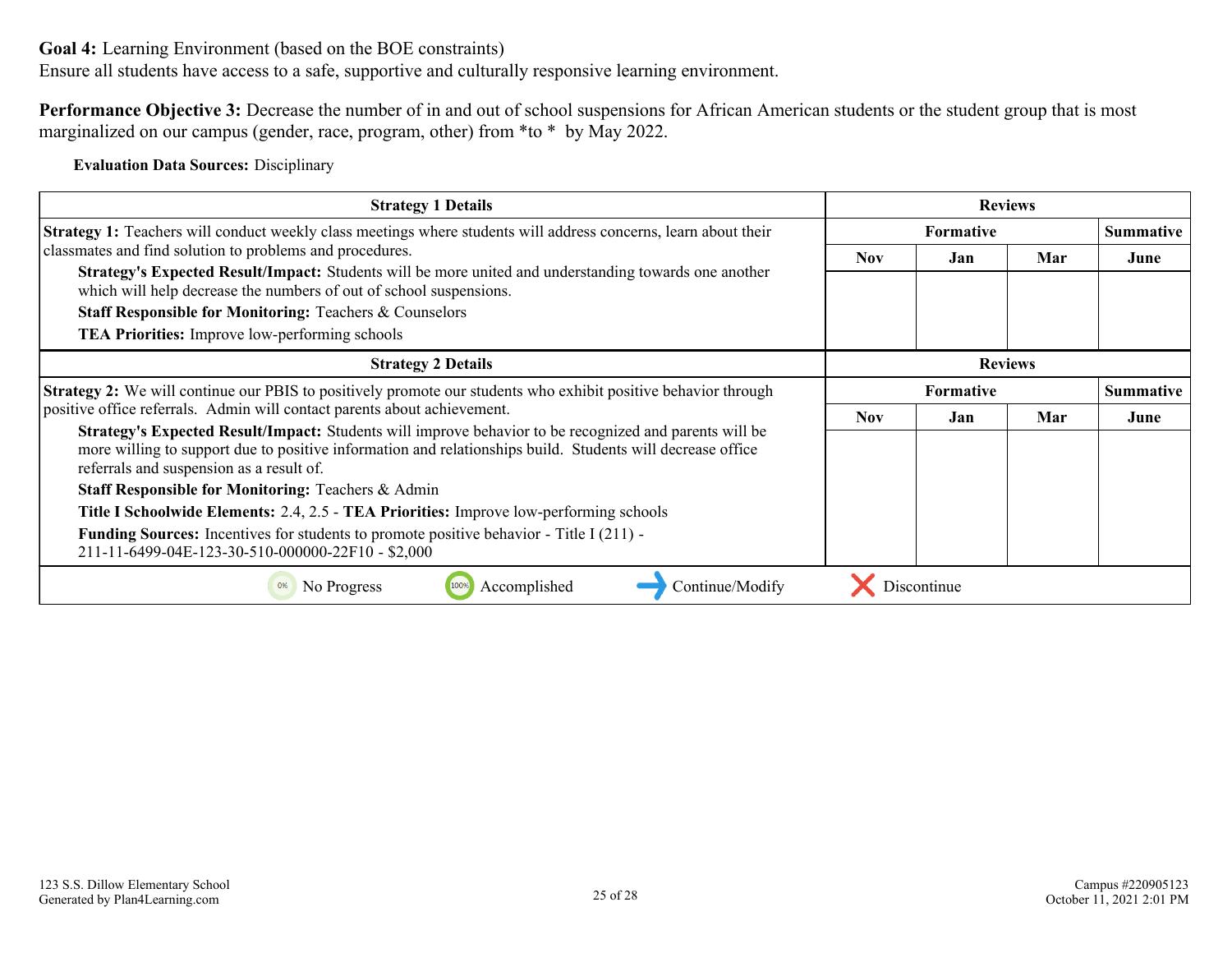Ensure all students have access to a safe, supportive and culturally responsive learning environment.

**Performance Objective 4:** Increase the positive perception of parents on Engagement on the district's Parent Survey from  $*%$  to  $*%$  by May 2022. Increase the positive perception of parents of African American students or group that is most marginalized by instruction on our campus (gender, race, program, other) from \*% to \*% by May 2022.

**Evaluation Data Sources:** Parent Survey

| <b>Strategy 1 Details</b>                                                                                                                                                                                                                                                                                                                                                                                                                                                                                   |                  |             | <b>Reviews</b> |                  |  |
|-------------------------------------------------------------------------------------------------------------------------------------------------------------------------------------------------------------------------------------------------------------------------------------------------------------------------------------------------------------------------------------------------------------------------------------------------------------------------------------------------------------|------------------|-------------|----------------|------------------|--|
| <b>Strategy 1:</b> Administration will greet parents at arrival and dismissal building relationships with parents.                                                                                                                                                                                                                                                                                                                                                                                          | <b>Formative</b> |             |                | <b>Summative</b> |  |
| Strategy's Expected Result/Impact: Parents will be more open to engaging in activities during and after<br>school to support campus and students. The perception of our campus will improve throughout the<br>community and district.                                                                                                                                                                                                                                                                       | <b>Nov</b>       | Jan         | Mar            | June             |  |
| <b>Staff Responsible for Monitoring: Administration</b>                                                                                                                                                                                                                                                                                                                                                                                                                                                     |                  |             |                |                  |  |
| Title I Schoolwide Elements: 3.1, 3.2 - TEA Priorities: Improve low-performing schools                                                                                                                                                                                                                                                                                                                                                                                                                      |                  |             |                |                  |  |
| <b>Strategy 2 Details</b>                                                                                                                                                                                                                                                                                                                                                                                                                                                                                   |                  |             | <b>Reviews</b> |                  |  |
| <b>Strategy 2:</b> The campus will conduct student events once every 9 weeks to promote what is happening on our campus,                                                                                                                                                                                                                                                                                                                                                                                    |                  | Formative   |                | <b>Summative</b> |  |
| celebrate students, recognize parents and support reading and math.                                                                                                                                                                                                                                                                                                                                                                                                                                         | Nov.             | Jan         | Mar            | June             |  |
| Strategy's Expected Result/Impact: Parents will feel more supported, learn how to better support their<br>children and celebrate their children being recognized for their achievements. The perception of our campus<br>will improve throughout the community and district.<br>Staff Responsible for Monitoring: Teachers, instructional coaches and admin<br>Title I Schoolwide Elements: 3.1, 3.2<br>Funding Sources: Supplies and materials - Title I (211) - 211-61-6399-04L-123-30-510-000000-22F10 - |                  |             |                |                  |  |
| \$3,000                                                                                                                                                                                                                                                                                                                                                                                                                                                                                                     |                  |             |                |                  |  |
| Accomplished<br>No Progress<br>Continue/Modify<br>0%                                                                                                                                                                                                                                                                                                                                                                                                                                                        |                  | Discontinue |                |                  |  |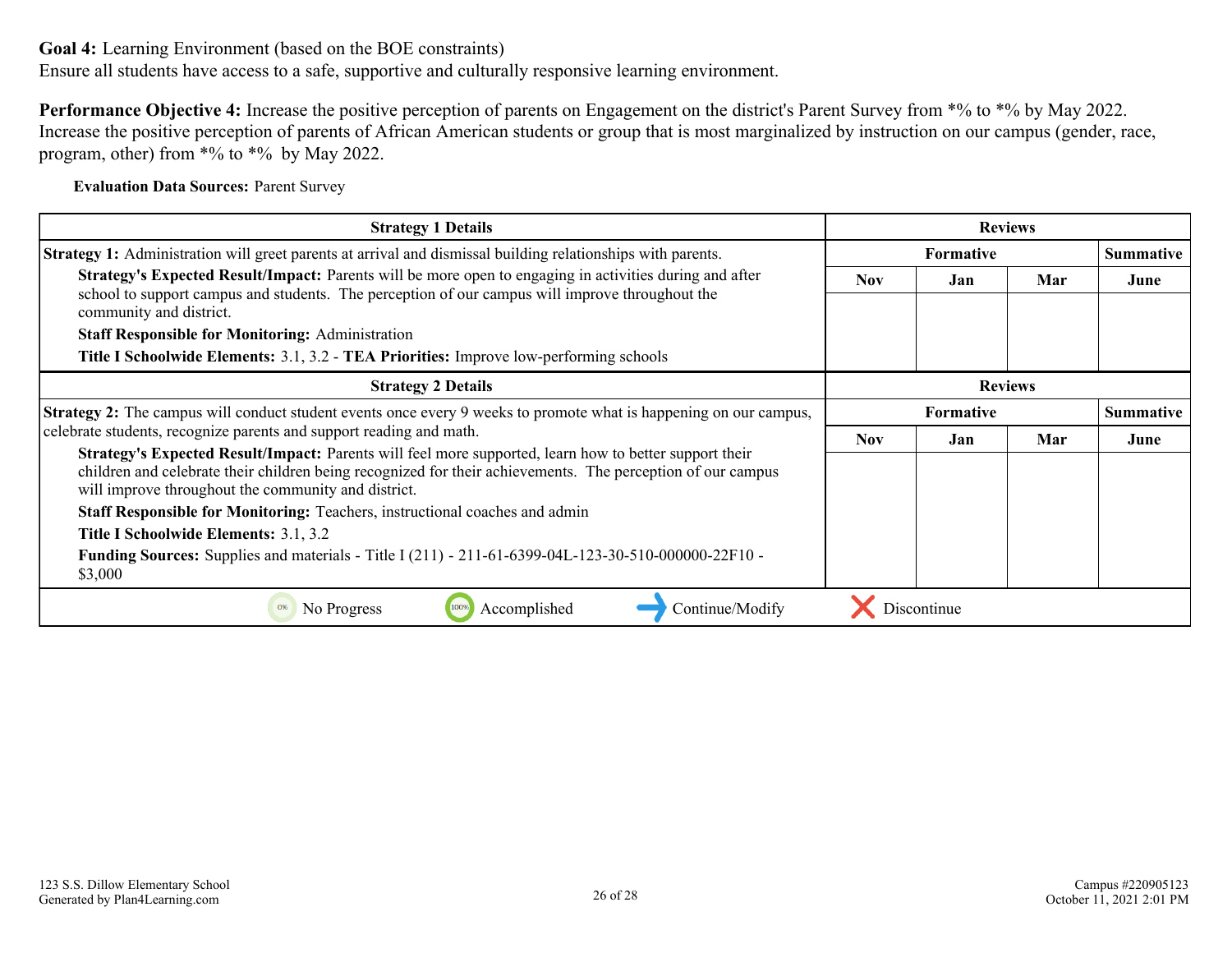# **Campus Funding Summary**

<span id="page-26-0"></span>

| <b>Title I (211)</b> |                           |                |                                                      |                                                      |  |                                                        |                        |  |
|----------------------|---------------------------|----------------|------------------------------------------------------|------------------------------------------------------|--|--------------------------------------------------------|------------------------|--|
| Goal                 | <b>Objective Strategy</b> |                | <b>Resources Needed</b>                              | <b>Description</b>                                   |  | <b>Account Code</b>                                    | Amount                 |  |
|                      | $\mathbf{1}$              | 1              | <b>Additional Planning Time</b>                      | Extra duty pay for PD after<br>hours                 |  | 211-11-6116-0PD-123-30-510-000000-22F10                |                        |  |
|                      | $\mathbf{1}$              | $\mathfrak{Z}$ | <b>Estrellita Training</b>                           | Contracted professional<br>development               |  | 211-13-6299-04E-123-30-510-000000-22F10                | \$1,500.00             |  |
|                      | $\overline{2}$            | 1              | <b>AR</b>                                            | Reading materials for<br>classroom use               |  | 211-11-6329-04E-123-30-510-000000-22F10                |                        |  |
| $\overline{2}$       | $\overline{3}$            | $\mathbf{1}$   | Mentoring Minds Consumables K-5                      | Supplies and materials for<br>instructional use      |  | 211-11-6399-04E-123-30-510-000000-22F10<br>\$10,300.00 |                        |  |
| 3                    | $\mathbf{1}$              | $\overline{2}$ | Data Analyst                                         | Data Analyst                                         |  | 211-13-6119-04E-123-30-510-000000-22F10                | \$74,443.50            |  |
| 3                    |                           | $\mathfrak{Z}$ | Purchase of Sirius, Math & Science Resources         | Supplies and materials for<br>instructional use      |  | 211-11-6399-04E-123-30-510-000000-22F10                |                        |  |
| 3                    | $\overline{2}$            | $\overline{2}$ | Teacher assistant                                    | <b>Teacher Assistant</b>                             |  | 211-11-6129-04E-123-30-510-000000-22F10                | \$23,745.00            |  |
| 3                    | $\overline{2}$            | $\mathfrak{Z}$ | Purchasing of Library Books                          | Reading materials for<br>library use                 |  | 211-12-6329-04E-123-30-510-000000-22F10                |                        |  |
| $\overline{4}$       |                           | $\overline{3}$ | Resources for attendance recognition.                | Snacks for parents to<br>promote participation       |  | 211-61-6499-04L-123-30-510-000000-22F10                |                        |  |
| $\overline{4}$       | $\overline{3}$            | $\overline{2}$ | Incentives for students to promote positive behavior | Snacks or incentives for<br>students                 |  | 211-11-6499-04E-123-30-510-000000-22F10                |                        |  |
| $\overline{4}$       | 4                         | $\overline{2}$ | Supplies and materials                               | Supplies and materials for<br>parental involvement   |  | 211-61-6399-04L-123-30-510-000000-22F10                | \$3,000.00             |  |
|                      |                           |                |                                                      |                                                      |  |                                                        | Sub-Total \$140,334.00 |  |
|                      |                           |                |                                                      |                                                      |  | Budgeted Fund Source Amount \$140,334.00               |                        |  |
|                      |                           |                |                                                      |                                                      |  | +/- Difference                                         | \$0.00                 |  |
|                      |                           |                |                                                      | <b>SCE (199 PIC 24)</b>                              |  |                                                        |                        |  |
|                      | Goal Objective Strategy   |                | <b>Resources Needed</b>                              | <b>Description</b>                                   |  | <b>Account Code</b>                                    | <b>Amount</b>          |  |
|                      | $\mathbf{1}$              | $\overline{4}$ | Classroom leveled library books                      | Reading materials for<br>classroom use               |  | 199-11-6329-001-123-24-313-000000-                     | \$2,308.00             |  |
|                      | $\overline{2}$            | $\overline{2}$ | <b>Additional PLC Time For Teachers</b>              | Extra duty pay for tutoring<br>after hours (Teacher) |  | 199-11-6116-001-123-24-313-000000-                     | \$2,000.00             |  |
|                      |                           |                |                                                      |                                                      |  | Sub-Total                                              | \$4,308.00             |  |